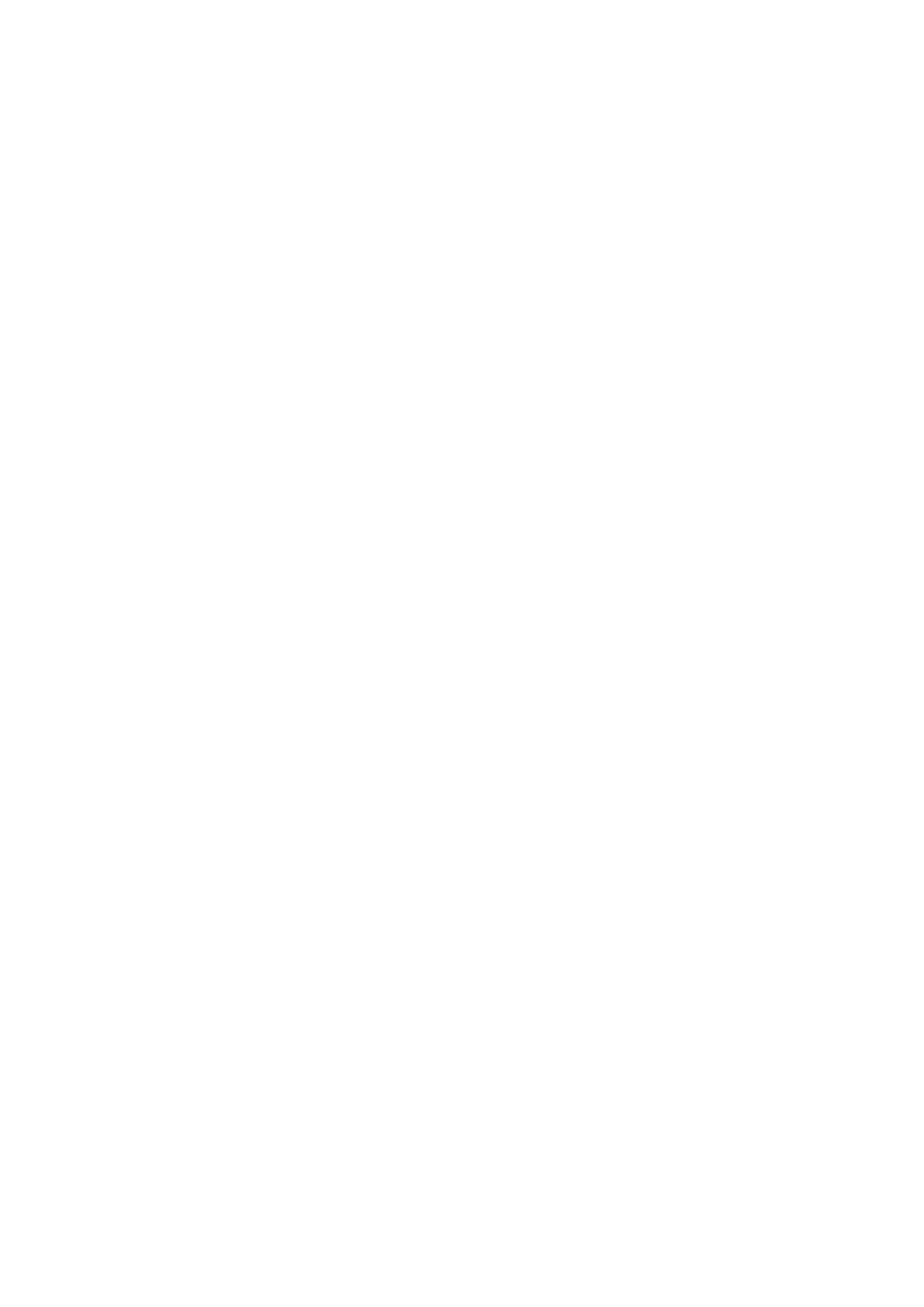Statutory Document No. 2018/0045



*Licensing and Registration of Vehicles Act 1985*

## **VEHICLE DUTY ORDER 2018**

*Approved by Tynwald: 20 March 2018 Coming into Operation: in accordance with article 2*

The Department of Infrastructure makes the following Order under sections 1 and 2 of, and paragraph 6 of Part 1 to Schedule 1 to, the Licensing and Registration of Vehicles Act 1985.

## <span id="page-2-0"></span>**1 Title**

This Order is the Vehicle Duty Order 2018.

## <span id="page-2-1"></span>**2 Commencement**

If approved by Tynwald, this Order comes into operation —

- (a) on 1 April 2018 for vehicle licences taken out in April 2018 in respect of a period commencing on or after 1 May 2018; and
- (b) on 1 May 2018 for all other purposes<sup>1</sup>.

## <span id="page-2-2"></span>**3 Standard rate of vehicle duty**

- (1) A vehicle is liable to the standard rate of vehicle duty if it is not liable to the rate of duty specified in article 4.
- (2) If a vehicle licence is taken out for a period commencing on or after 1 May 2018, the standard rate of vehicle duty in respect of a motor vehicle of a description specified in Part 1 of Schedule 1 is that annual duty specified unless the vehicle is—
	- (a) of a description specified in Part 2 of that Schedule; or
	- (b) of such a description that the duty cannot be determined in accordance with Part 1 of that Schedule.
- (3) The standard rate of vehicle duty in respect of a motor vehicle of a description specified in Part 2 of Schedule 1 is that annual duty unless

 $\overline{a}$ 

<sup>&</sup>lt;sup>1</sup> Tynwald approval is required by section  $18(3)$  of the Licensing and Registration of Vehicles Act 1985.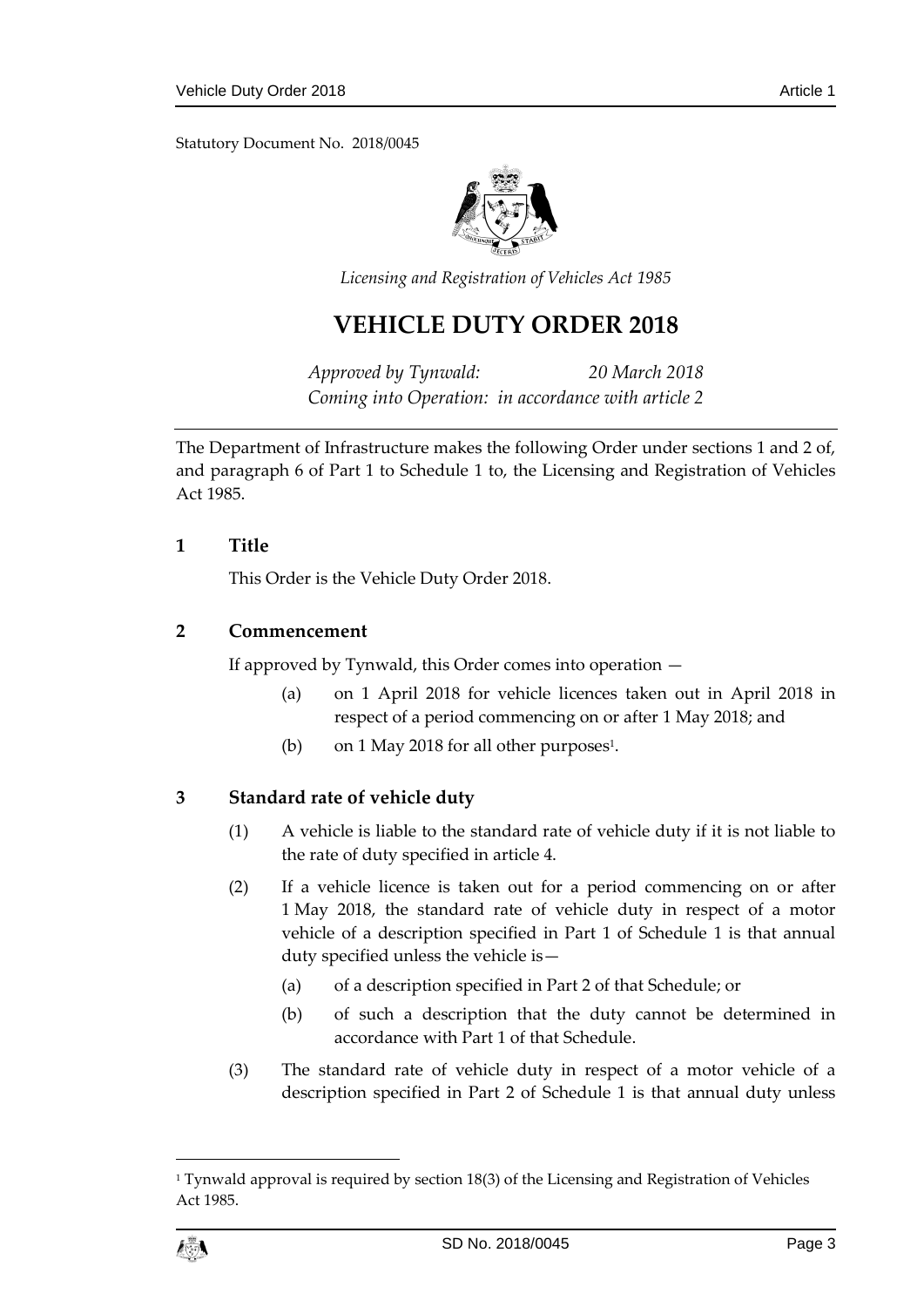the vehicle is of such a description that the duty cannot be determined in accordance with it.

- (4) If a motor vehicle is of such a description that the standard rate of vehicle duty cannot be determined in accordance with Part 1 or 2 of Schedule 1, the standard rate of vehicle duty in respect of the vehicle is that specified in Part 3 of that Schedule.
- (5) The standard rate of vehicle duty in respect of a trailer is that specified in Part 4 of Schedule 1.
- (6) Despite anything in paragraphs (1) to (5) or in article 4, the rate of vehicle duty in respect of
	- (a) a private veteran vehicle is  $£16;$
	- (b) a private historic vehicle is 50% of the duty that, but for this subparagraph, would otherwise apply to the vehicle;
	- (c) a welfare vehicle is nil;
	- (d) a police vehicle is nil.
- (7) For the period beginning with the date on which the Order comes into operation and ending on 1 April 2020 no duty is payable on an electrically propelled vehicle.
- (8) From 1 April 2020 the duty payable on an electrically propelled vehicle is £14 per annum.
- (9) For the avoidance of doubt nothing in paragraphs (7) and (8) precludes the making, by a subsequent Order, of other provision in respect of duty payable on an electrically propelled vehicle.

## <span id="page-3-0"></span>**4 Rate of duty dependent on CO<sup>2</sup> emissions**

- (1) In the case of a vehicle first registered in the Island on or after 1 April 2010, being –
	- (a) a vehicle specified in Chapter 2 or 3 of Schedule 1; or
	- (b) a minibus not exceeding a maximum authorised mass of 3500 kg,

the vehicle is liable to annual duty at a rate determined by reference to its CO<sup>2</sup> emissions in accordance with the table below, provided that there is available to the Department documentary or other evidence satisfactory to it with respect to those emissions.

| <b>Band</b> | $CO2$ emissions (g/km) | Duty $(E)$ |  |
|-------------|------------------------|------------|--|
| A           | Up to $50$             |            |  |
| B           | 51-75                  | 28         |  |
|             | 76-100                 | 38         |  |
| D           | 101-110                | 46         |  |
| E           | 111-120                | 68         |  |
| Е           | 121-130                | 148        |  |

#### TABLE (paragraph (1))

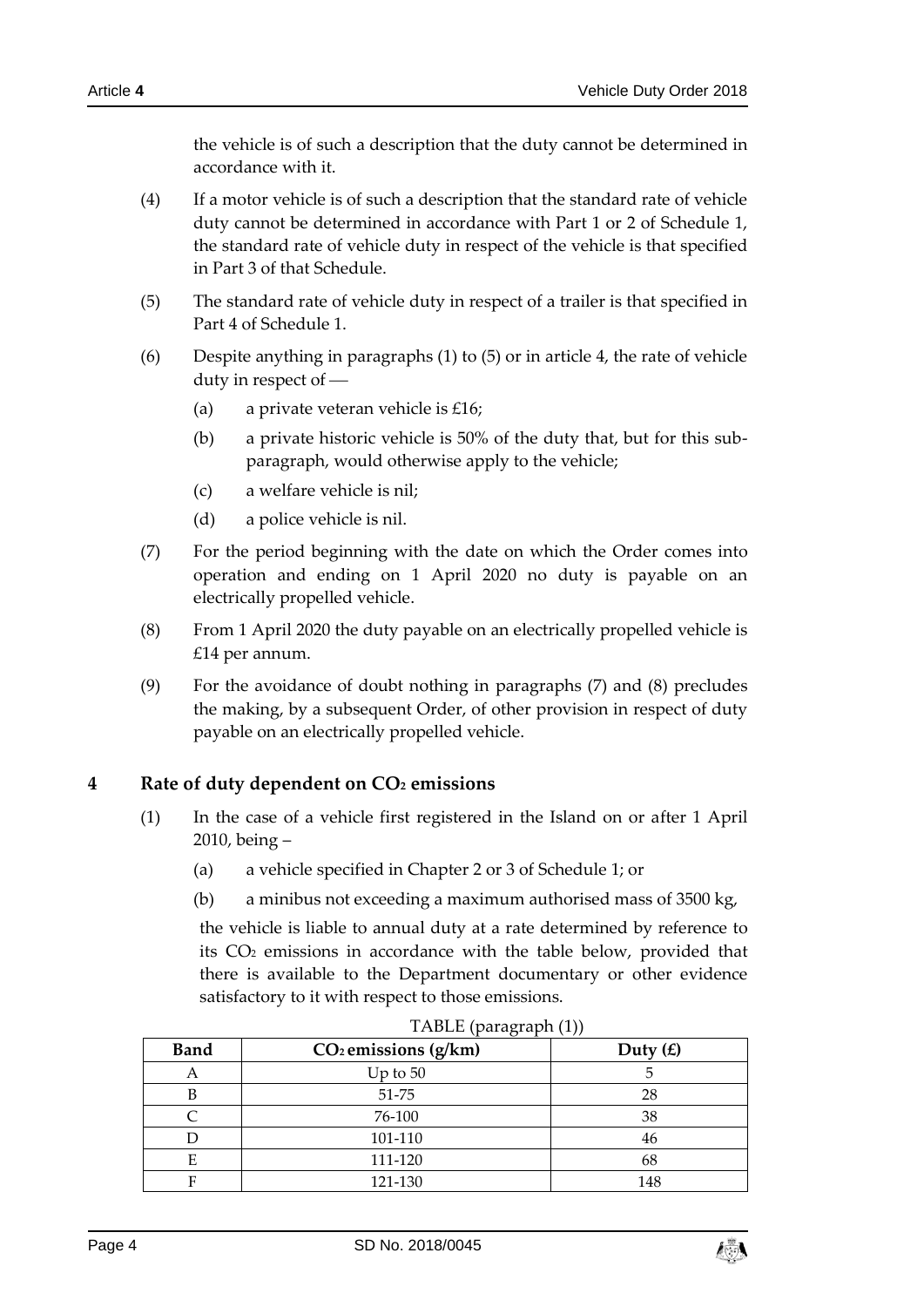| G | 131-140     | 178 |
|---|-------------|-----|
| Н | 141-150     | 206 |
|   | 151-165     | 235 |
|   | 166-175     | 265 |
| К | 176-185     | 295 |
|   | 186-200     | 346 |
| М | $201 - 225$ | 360 |
| N | 226-255     | 616 |
|   | Over 255    | 637 |

- (2) However, paragraph (1) does not apply to a vehicle if it was first registered outside the Island after 31 March 2001 and before 1 April 2010, unless the respective rate of annual duty under that paragraph is less than the standard rate of vehicle duty which would otherwise apply to the vehicle.
- (3) A vehicle falling within paragraph (4) is liable to annual duty at the rate applicable to it specified in Chapter 5 or 6 of Schedule 1 less 25%.
- (4) A vehicle falls within this paragraph if it is a goods vehicle or tractor unit, and in either case it –
	- (a) exceeds a maximum authorised mass of 7500 kg;
	- (b) is first registered in or outside the Island on or after 1 October 2006 but before 1 October 2009; and
	- (c) is fitted with—
		- (i) a compression ignition engine, or
		- (ii) a positive ignition engine fuelled with natural gas or liquefied petroleum gas,

which complies with such vehicle emission standards applying to it as prescribed in EC Directive 2005/55 on the date of its first registration.

- (5) A vehicle falling within paragraph (6) is liable to annual duty at the rate applicable to it specified in Chapter 5 or 6 of Schedule 1 less 50%.
- (6) A vehicle falls within this if it is a goods vehicle or tractor unit, and in either case it –
	- (a) exceeds a maximum authorised mass of 7500 kg;
	- (b) is first registered in or outside the Island on or after 1 October 2009; and
	- (c) is fitted with—
		- (i) a compression ignition engine, or
		- (ii) a positive ignition engine fuelled with natural gas or liquefied petroleum gas,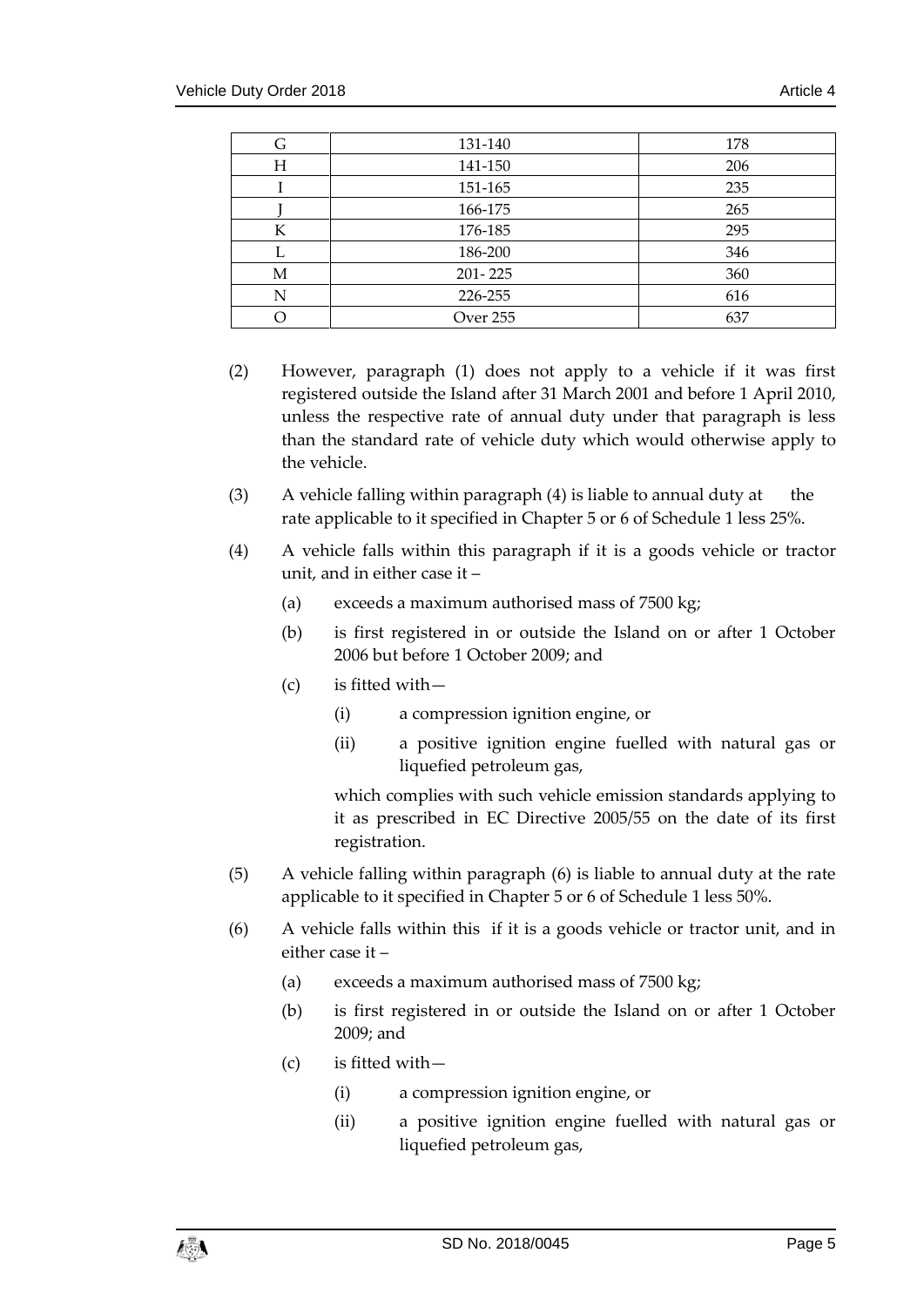which complies with such vehicle emission standards applying to it as prescribed in EC Directive 2005/55 on the date of its first registration.

## <span id="page-5-0"></span>**5 Exemption from vehicle duty for the purposes of paragraph 6 of part I of Schedule 1 to the Act**

A vehicle in category B, B1 or D1 is prescribed for the purposes of paragraph 6 of Part I of Schedule 1 to the Act.

## <span id="page-5-1"></span>**6 Temporary vehicle licences**

- (1) For the purposes of regulation 11 of the Licensing and Registration of Vehicles Regulations 2015, as that regulation has effect by virtue of regulation 6(4) and (5) of the Road Vehicles (International Circulation) Regulations 2006, a vehicle licence may be issued, in the case of a visiting vehicle, for a period –
	- (a) commencing on the date when the vehicle ceases to be an exempted vehicle; and
	- (b) expiring on the earlier of
		- (i) the last day of the month in which the vehicle ceases to be a visiting vehicle, or
		- (ii) the first anniversary of its commencement.
- (2) If a vehicle licence expires in accordance with paragraph  $(1)(b)(ii)$ , each subsequent vehicle licence is to be issued for a period of 12 months.
- (3) The rate of duty for a vehicle licence to which paragraph  $(1)(b)(i)$  applies is found calculated by the formula —

X  $\frac{1}{365}$  x A = D

Here —

"**A**" is the annual rate of duty for the vehicle in question;

"**x**" is the number of days in the relevant period; and

"**D**" is the amount of duty payable.

- (4) For the purposes of regulation 16 of the Licensing and Registration of Vehicles Regulations 2015 a vehicle licence may be issued—
	- (a) in the case of a vehicle in respect of which a current licence is in force, for a period of one month commencing on the date on which that licence expires; and
	- (b) in the case of a vehicle in respect of which no current licence is in force, for the period of two months commencing on the first day of the month in which application is made for it.
- (5) The rate of duty on a vehicle licence to which paragraph (4) refers shall –

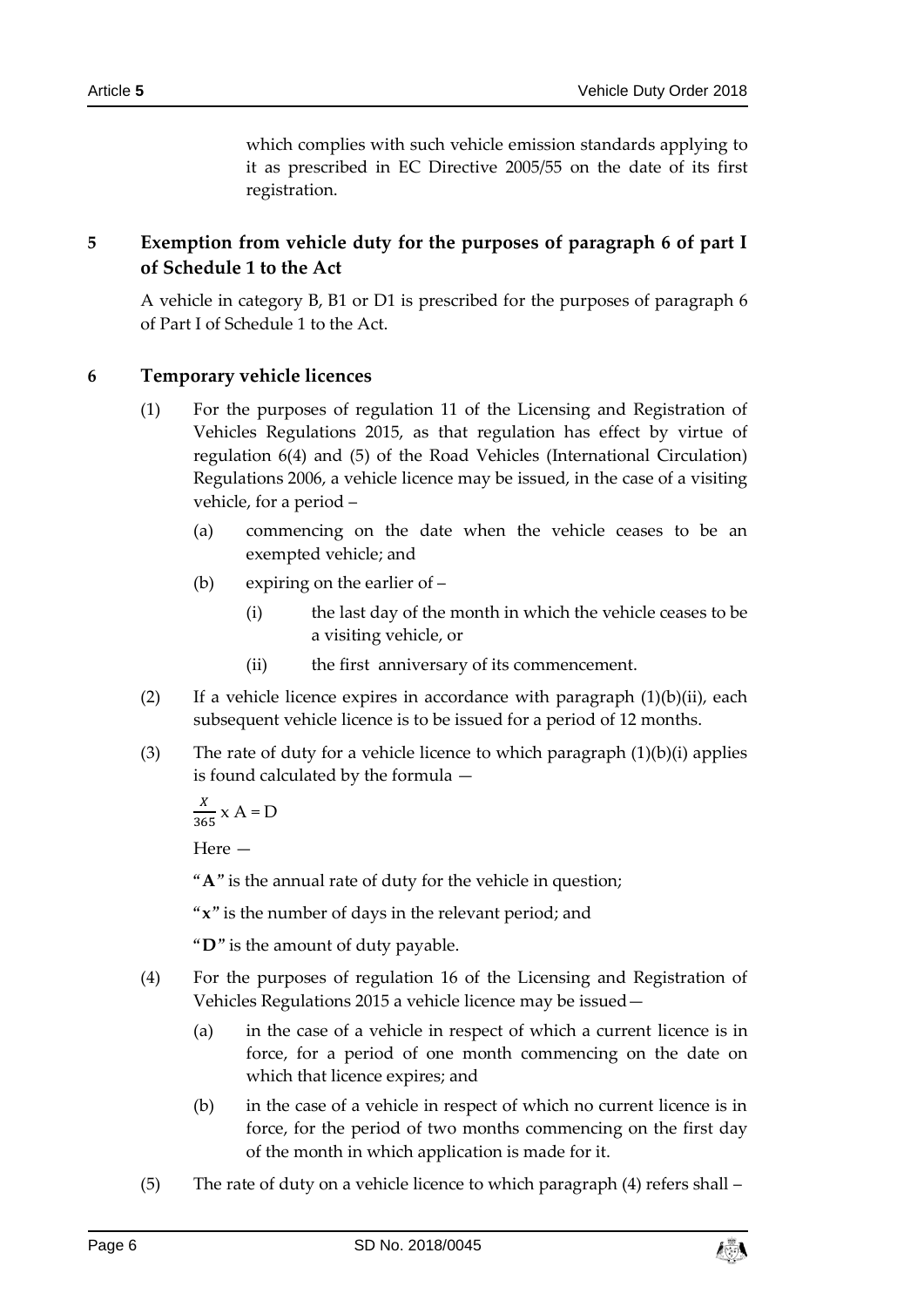- (a) in the case of a licence issued under subparagraph (a), be 1/12 of the annual duty; and
- (b) in the case of a licence issued under subparagraph (b), be 1/6 of the annual duty.
- (6) In this article—
	- "**annual rate of duty**", in relation to a vehicle, means the annual rate of duty applicable to vehicles of that description by virtue of article 3 or 4, as the case may be;
	- "**current licence**" means a vehicle licence which has not expired;
	- "**exempted vehicle**" means a motor vehicle or trailer exempt from vehicle duty by virtue of the Road Vehicles (International Circulation) Order 2006;
	- "**trailer**" means a trailer falling within article 10(2) of that Order; and
	- "**visiting vehicle**" means a motor vehicle or trailer brought temporarily into the Island by a person resident outside the Island.

## <span id="page-6-0"></span>**7 Interpretation etc.**

In this Order —

- (a) Part 1 of Schedule 2 defines certain expressions used in this Order.
- (b) Part 2 of Schedule 2 determines the unladen weight, cylinder capacity and seating capacity of vehicles for the purposes of this Order.
- (c) Part 3 of Schedule 2 determines the classification of certain vehicles for the purposes of this Order.

## <span id="page-6-1"></span>**8 Revocation**

The Vehicle Duty (No.3) Order<sup>2</sup> is revoked.

## **MADE 20 FEBRUARY 2018**

#### **R K HARMER**

*Minister for Infrastructure*

<sup>2</sup> SD No. 2017/0195



1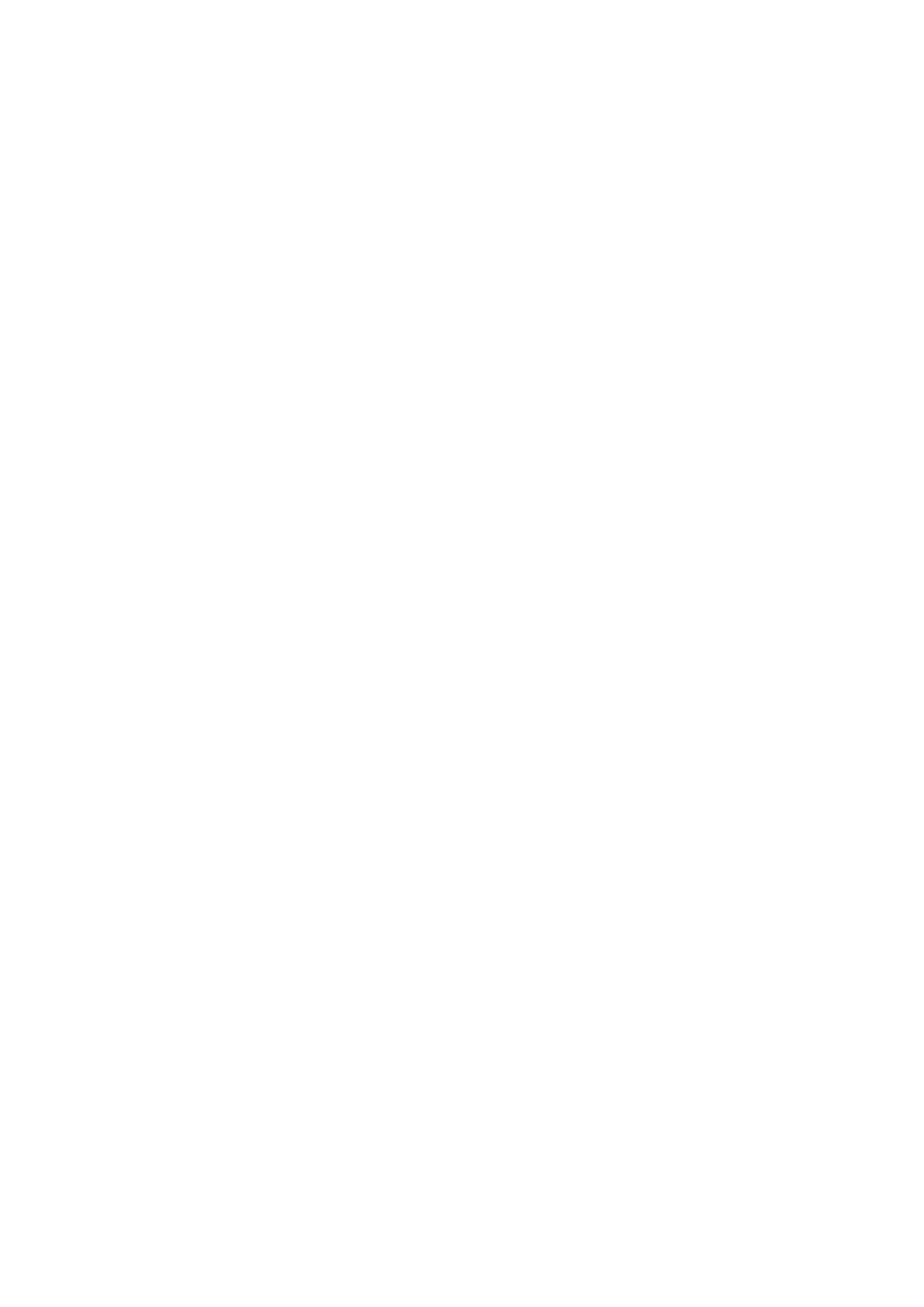## **SCHEDULE 1**

## [Article 3]

## **RATES OF VEHICLE DUTY**

## **PART 1**

## **INTERNATIONAL CATEGORIES**

<span id="page-8-3"></span><span id="page-8-2"></span><span id="page-8-1"></span><span id="page-8-0"></span>

| Chapter 1                         |                                                                                        |                    |        |  |
|-----------------------------------|----------------------------------------------------------------------------------------|--------------------|--------|--|
| Motor bicycles (excluding mopeds) |                                                                                        |                    |        |  |
| Category                          | Description of vehicle                                                                 |                    | Annual |  |
|                                   |                                                                                        | duty               |        |  |
| A <sub>1</sub>                    | Motor bicycle (not being a vehicle specified in Part 2), whether or                    |                    |        |  |
|                                   | not fitted with a side-car or trailer or both, if the cylinder capacity                |                    |        |  |
|                                   | does not exceed 125 cm <sup>3</sup> and the maximum net power output of                |                    |        |  |
|                                   | the engine does not exceed 11 kw $-$                                                   |                    |        |  |
|                                   | if the cylinder capacity does not exceed 50 cm <sup>3</sup><br>(a)<br>otherwise<br>(b) |                    | £16    |  |
|                                   |                                                                                        |                    | £42    |  |
| $\mathsf{A}$                      | Motor bicycle (not being a vehicle specified in Part 2), whether or                    |                    |        |  |
|                                   | not fitted with a side-car or trailer or both, which does not fall                     |                    |        |  |
|                                   | within category $A1 -$                                                                 |                    |        |  |
|                                   | if the cylinder capacity exceeds:<br>but does not exceed:                              |                    |        |  |
|                                   |                                                                                        | $125 \text{ cm}^3$ | £42    |  |
|                                   | $125 \text{ cm}^3$<br>$400 \text{ cm}^3$                                               |                    | £54    |  |
|                                   | Over $400 \text{ cm}^3$                                                                |                    | £80    |  |

| <b>Chapter 2</b><br>Very light motor vehicles |                                                                                                                         |                      |                |
|-----------------------------------------------|-------------------------------------------------------------------------------------------------------------------------|----------------------|----------------|
| Category                                      | Description of vehicle                                                                                                  |                      | Annual<br>duty |
| B1                                            | Motor vehicles having 3 or 4 wheels, (not being a vehicle<br>specified in Part 2) not exceeding 550 kg unladen weight - |                      |                |
| if the cylinder capacity exceeds:             |                                                                                                                         | but does not exceed: |                |
|                                               |                                                                                                                         | $50 \text{ cm}^3$    | £16            |
|                                               | $50 \text{ cm}^3$                                                                                                       | $125 \text{ cm}^3$   | £41            |
|                                               | $125 \text{ cm}^3$                                                                                                      | $400 \text{ cm}^3$   | £54            |
| $>400$ cm <sup>3</sup>                        |                                                                                                                         | £80                  |                |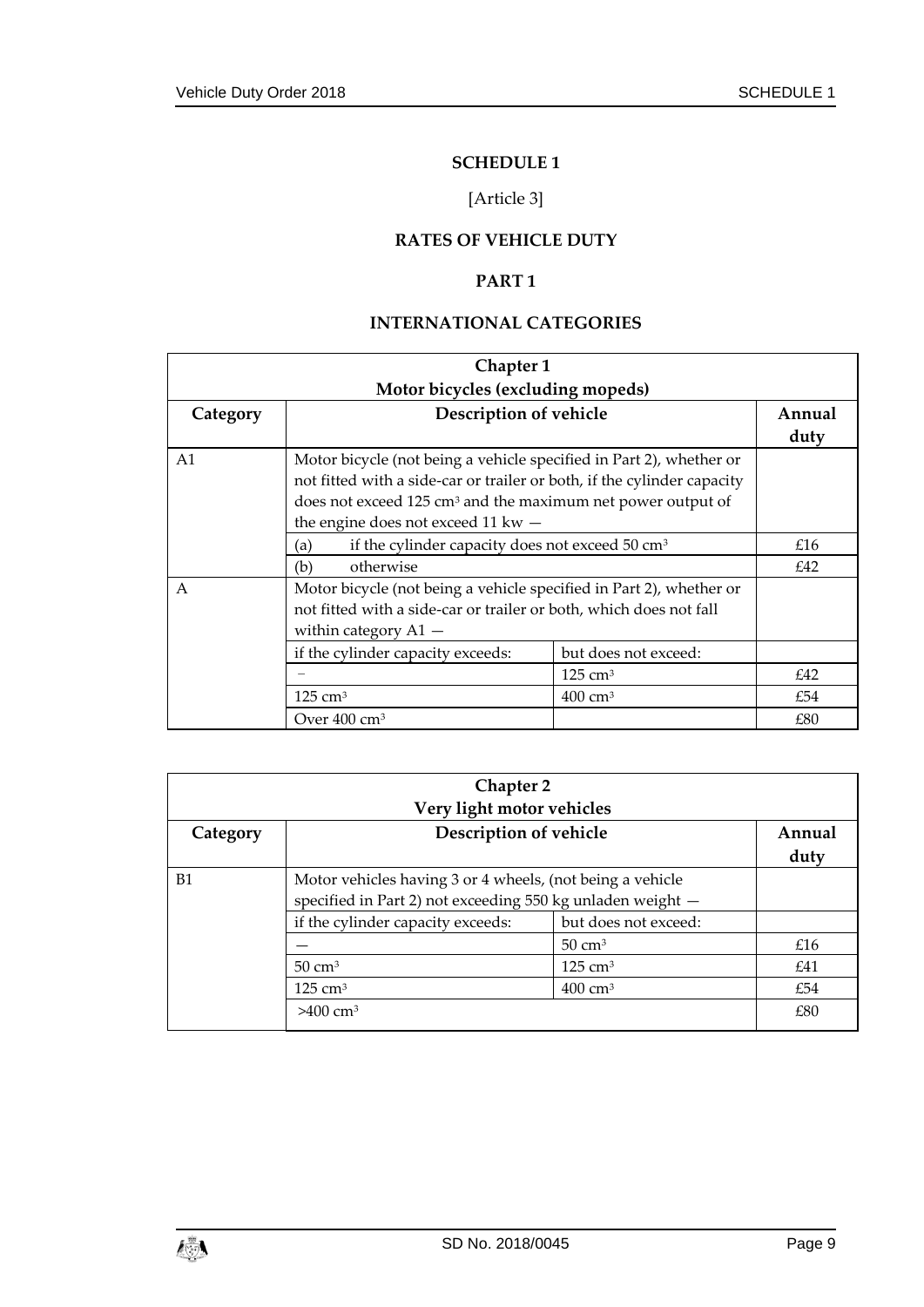| <b>Chapter 3 Standard motor vehicles</b><br>Table (a) - Small passenger-carrying vehicles                                                                                                                                                                    |                                                           |                      |                |
|--------------------------------------------------------------------------------------------------------------------------------------------------------------------------------------------------------------------------------------------------------------|-----------------------------------------------------------|----------------------|----------------|
| Category                                                                                                                                                                                                                                                     | <b>Description of Vehicle</b>                             |                      | Annual<br>duty |
| B<br>Motor vehicle (not being a vehicle specified in Part 2)<br>constructed or adapted to carry not more than 8 passengers<br>excluding the driver and not exceeding 3500 kg maximum<br>authorised mass, being a vehicle not falling in tables (b) or<br>(c) |                                                           |                      |                |
|                                                                                                                                                                                                                                                              | but does not exceed:<br>if the cylinder capacity exceeds: |                      |                |
|                                                                                                                                                                                                                                                              |                                                           | $1000 \text{ cm}^3$  | £ 56           |
|                                                                                                                                                                                                                                                              | $1000 \text{ cm}^3$                                       | $1200 \text{ cm}^3$  | £114           |
|                                                                                                                                                                                                                                                              | $1200 \text{ cm}^3$                                       | $1800 \text{ cm}^3$  | £178           |
|                                                                                                                                                                                                                                                              | $1800 \text{ cm}^3$                                       | $2500 \text{ cm}^3$  | £252           |
|                                                                                                                                                                                                                                                              | $2500 \text{ cm}^3$                                       | 3500 cm <sup>3</sup> | £410           |
|                                                                                                                                                                                                                                                              | $3500 \text{ cm}^3$                                       | 5000 cm <sup>3</sup> | £506           |
|                                                                                                                                                                                                                                                              | $> 5000$ cm <sup>3</sup>                                  |                      | £538           |

| <b>Chapter 3 Standard motor vehicles</b><br>Table (b) - Small goods vehicles |                                                                                                                                                                                                                                                        |                     |                |
|------------------------------------------------------------------------------|--------------------------------------------------------------------------------------------------------------------------------------------------------------------------------------------------------------------------------------------------------|---------------------|----------------|
| Category                                                                     | <b>Description of Vehicle</b>                                                                                                                                                                                                                          |                     | Annual<br>duty |
| B                                                                            | Motor vehicle (not being a vehicle specified in Part 2) not exceeding<br>3500 kg maximum authorised mass, being a goods vehicle<br>(including a haulage tractor not exceeding that mass, but excluding<br>a dual-purpose vehicle under table $(a)$ ) — |                     |                |
|                                                                              | if the cylinder capacity exceeds:<br>but does not exceed:                                                                                                                                                                                              |                     |                |
|                                                                              | $1000 \text{ cm}^3$<br>$0 \text{ cm}^3$<br>$1000 \text{ cm}^3$<br>$1200 \text{ cm}^3$<br>$1200 \text{ cm}^3$<br>$1800 \text{ cm}^3$                                                                                                                    |                     | £56            |
|                                                                              |                                                                                                                                                                                                                                                        |                     | £114           |
|                                                                              |                                                                                                                                                                                                                                                        |                     | £178           |
|                                                                              | $1800 \text{ cm}^3$                                                                                                                                                                                                                                    | $2500 \text{ cm}^3$ | £252           |
|                                                                              | $2500 \text{ cm}^3$                                                                                                                                                                                                                                    | 3500 $cm3$          | £410           |
|                                                                              | 3500 $cm3$<br>5000 cm <sup>3</sup>                                                                                                                                                                                                                     |                     | £506           |
|                                                                              | $> 5000 \text{ cm}^3$                                                                                                                                                                                                                                  |                     | £538           |

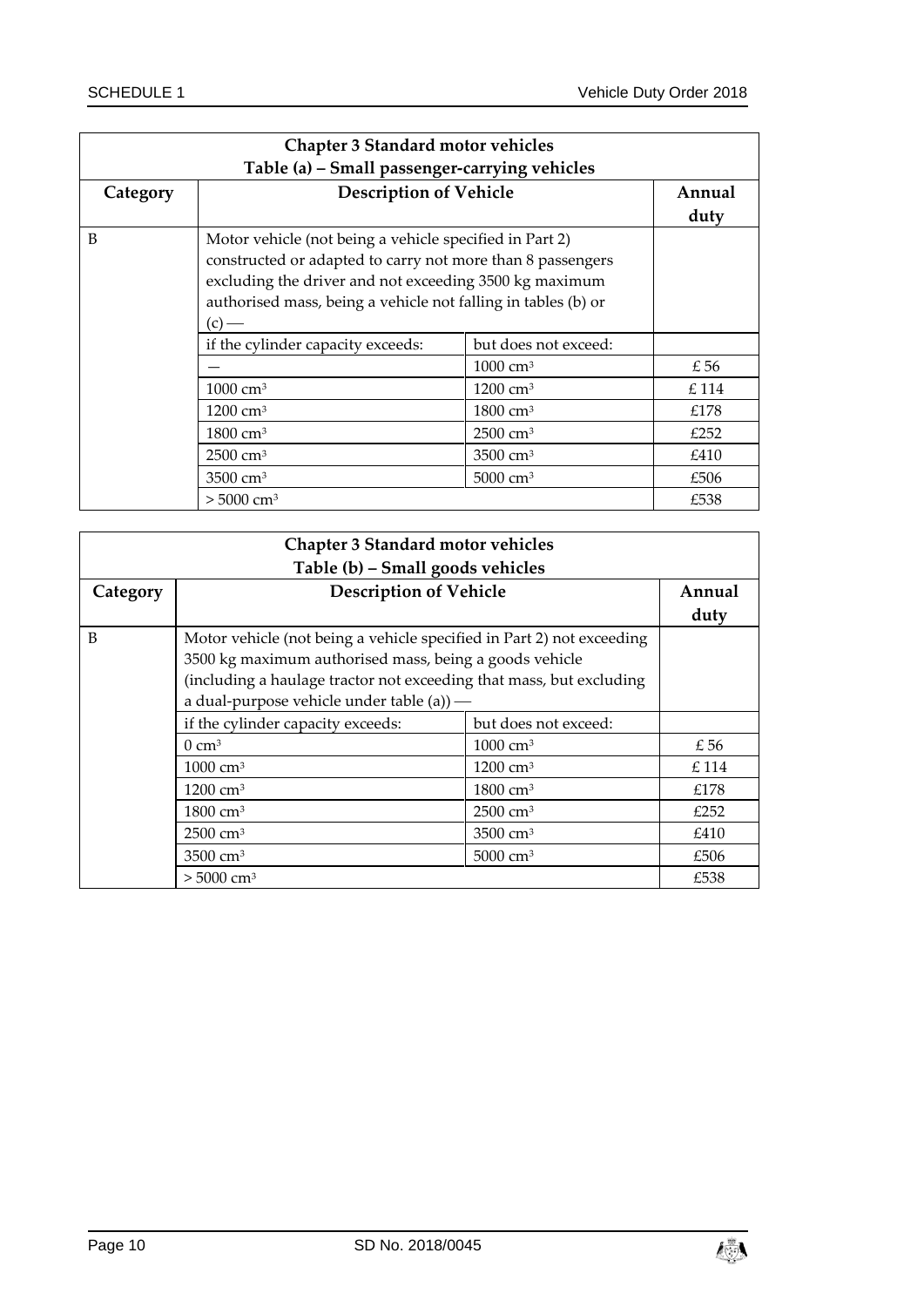|          | <b>Chapter 3 Standard motor vehicles</b>                              |                      |        |  |
|----------|-----------------------------------------------------------------------|----------------------|--------|--|
|          | Table (c) - Small motor caravans and corresponding vehicles           |                      |        |  |
| Category | <b>Description of Vehicle</b>                                         |                      | Annual |  |
|          |                                                                       |                      | duty   |  |
| B        | Motor vehicle (not being a vehicle specified in Part 2) not exceeding |                      |        |  |
|          | 3500 kg maximum authorised mass, being a motor caravan, a             |                      |        |  |
|          | vehicle which corresponds to a motor caravan, or a vehicle not        |                      |        |  |
|          | otherwise included in table (a) or (b)                                |                      |        |  |
|          | If the cylinder capacity exceeds:                                     | but does not exceed: |        |  |
|          | $0 \text{ cm}^3$                                                      | $1000 \text{ cm}^3$  | £56    |  |
|          | $1000 \text{ cm}^3$                                                   | $1200 \text{ cm}^3$  | £114   |  |
|          | $1200 \text{ cm}^3$                                                   | $1800 \text{ cm}^3$  | £178   |  |
|          | $1800 \text{ cm}^3$                                                   | $2500 \text{ cm}^3$  | £252   |  |
|          | $2500 \text{ cm}^3$                                                   | 3500 cm <sup>3</sup> | £410   |  |
|          | $3500 \text{ cm}^3$                                                   | 5000 $cm3$           | £506   |  |
|          | $> 5000 \text{ cm}^3$                                                 |                      | £538   |  |

| Chapter 4                                                                                     |                                                                                                                                                                                                                                                                                                                                                             |      |  |  |
|-----------------------------------------------------------------------------------------------|-------------------------------------------------------------------------------------------------------------------------------------------------------------------------------------------------------------------------------------------------------------------------------------------------------------------------------------------------------------|------|--|--|
|                                                                                               | Medium commercial vehicles                                                                                                                                                                                                                                                                                                                                  |      |  |  |
| Category                                                                                      | <b>Description of Vehicle</b>                                                                                                                                                                                                                                                                                                                               |      |  |  |
|                                                                                               |                                                                                                                                                                                                                                                                                                                                                             | duty |  |  |
| C <sub>1</sub>                                                                                | Goods vehicle (not being a haulage tractor or any other vehicle<br>falling within Chapter 3 or 7 or Part 2) which does not exceed -<br>(a) in the case of a tractor unit intended to form part of an<br>articulated vehicle, 12000 kg maximum train weight and 7500 kg<br>maximum authorised mass;<br>(b) 7500 kg maximum authorised mass in any other case | £319 |  |  |
| $C1+E$                                                                                        | Haulage tractor (not being such a vehicle falling within Chapter 3 or<br>7 or Part 2) which does not exceed 12000 kg maximum train weight<br>and 7500 kg maximum authorised mass                                                                                                                                                                            | £255 |  |  |
| NOTE: No additional amount of duty is payable in respect of a trailer drawn by such a vehicle |                                                                                                                                                                                                                                                                                                                                                             |      |  |  |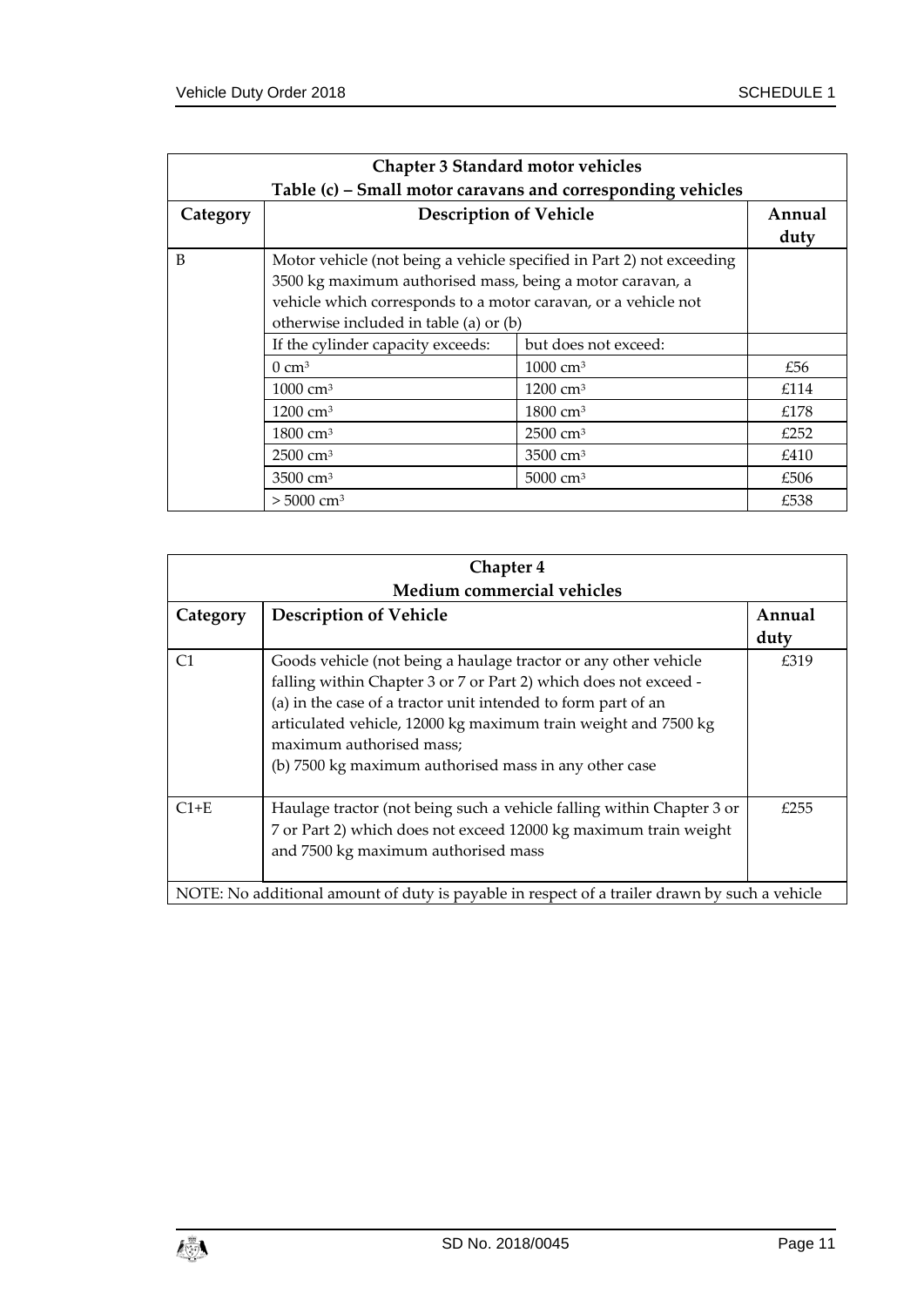| Chapter 5                 |                                                                               |                      |        |
|---------------------------|-------------------------------------------------------------------------------|----------------------|--------|
| Large commercial vehicles |                                                                               |                      |        |
| Category                  | Description of vehicles                                                       |                      | Annual |
|                           |                                                                               |                      | duty   |
| C                         | Goods vehicle not constructed to form part of an articulated                  |                      |        |
|                           | vehicle (excluding a haulage tractor or any other vehicle                     |                      |        |
|                           | falling within Chapter 3, 4, 6 or 7 or Part 2) -                              |                      |        |
|                           |                                                                               |                      |        |
|                           | if maximum authorised mass                                                    | but does not exceed: |        |
|                           | exceeds:                                                                      |                      |        |
|                           | 7500 kg                                                                       | 12000 kg             | £489   |
|                           | 12000 kg                                                                      | 13000 kg             | £708   |
|                           | 13000 kg                                                                      | 14000 kg             | £787   |
|                           | 14000 kg                                                                      | 15000 kg             | £863   |
|                           | 15000 kg                                                                      | 16000 kg             | £939   |
|                           | 16000 kg                                                                      | 17000 kg             | £973   |
|                           | 17000 kg                                                                      | 18000 kg             | £1058  |
|                           | 18000 kg                                                                      | 19000 kg             | £1117  |
|                           | 19000 kg                                                                      | 20000 kg             | £1174  |
|                           | 20000 kg                                                                      | 21000 kg             | £1235  |
|                           | 21000 kg                                                                      | 22000 kg             | £1290  |
|                           | 22000 kg                                                                      | 23000 kg             | £1368  |
|                           | 23000 kg                                                                      | 24000 kg             | £1466  |
|                           | 24000 kg                                                                      | 25000 kg             | £1554  |
|                           | 25000 kg                                                                      | 26000 kg             | £1661  |
|                           | 26000 kg                                                                      | 27000 kg             | £1757  |
|                           | $> 27000$ kg                                                                  |                      | £1863  |
|                           | If the vehicle is a farmer's goods vehicle, $1/2$ the above amount of duty is |                      |        |
|                           | payable                                                                       |                      |        |
| $C+E$                     | Haulage tractor (excluding such a vehicle falling within                      |                      | £269   |
|                           | Chapter 3, 4 or 7 or Part 2)                                                  |                      |        |

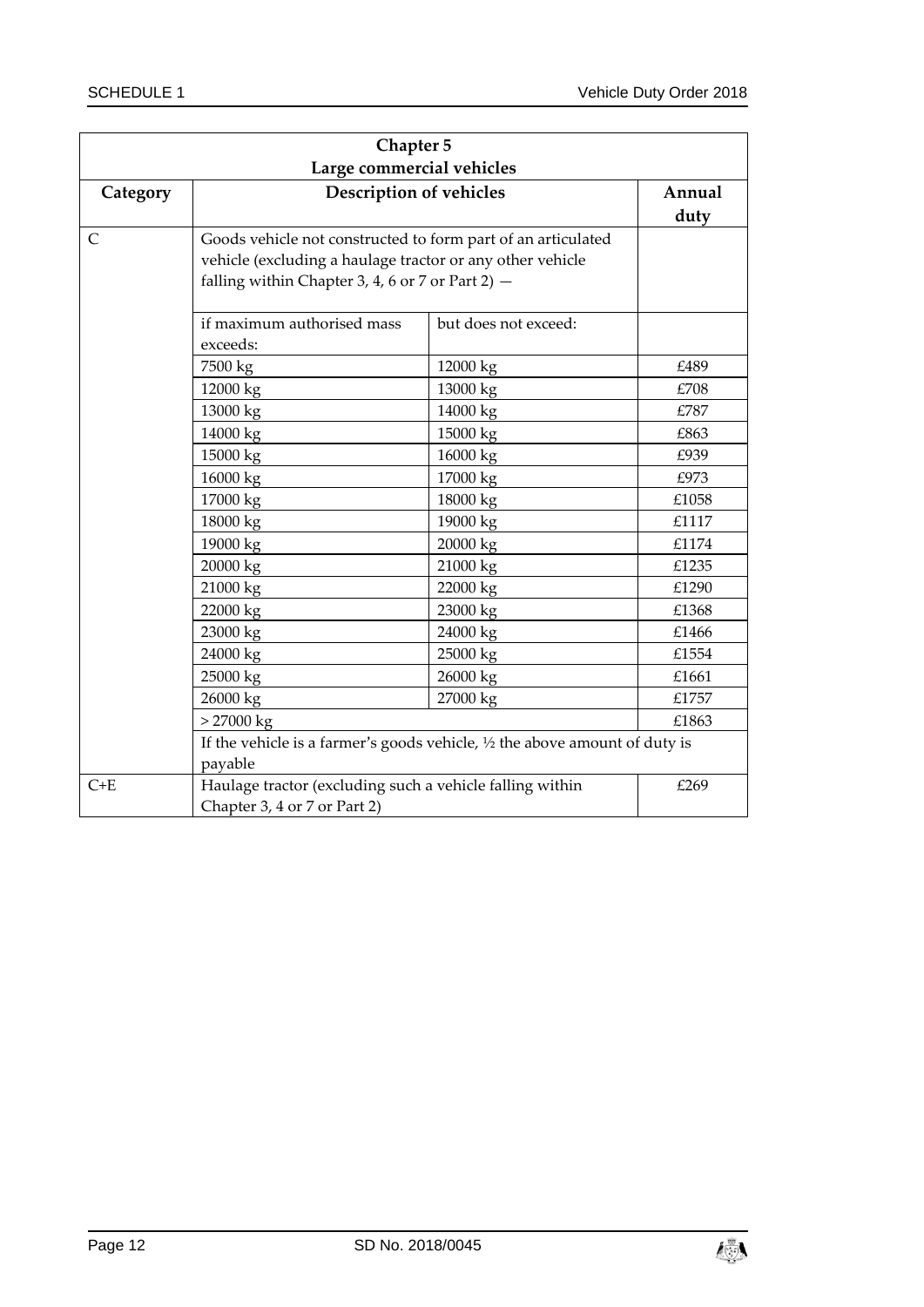| Chapter 6<br>Large articulated commercial vehicles                                                                                                                  |                                                                                                                                                                                                   |       |  |  |
|---------------------------------------------------------------------------------------------------------------------------------------------------------------------|---------------------------------------------------------------------------------------------------------------------------------------------------------------------------------------------------|-------|--|--|
| Category                                                                                                                                                            | Description of vehicle<br><b>Annual Duty</b>                                                                                                                                                      |       |  |  |
| $C+E$                                                                                                                                                               | Tractor unit intended to form part of an articulated vehicle (excluding such a vehicle<br>falling within Chapter 4 or 7 or Part 2), the maximum authorised mass of which<br>exceeds $7500$ kg $-$ |       |  |  |
|                                                                                                                                                                     | if the vehicle has 2 axles, where the licence excludes<br>£708<br>(a)<br>use as part of an articulated vehicle drawing a trailer having<br>more than one axle                                     |       |  |  |
|                                                                                                                                                                     | if the vehicle forms part of a farmer's goods vehicle<br>(b)<br>the maximum train weight of which does not exceed<br>32520 kg                                                                     |       |  |  |
|                                                                                                                                                                     | if the maximum train weight exceeds 32520 kg, when<br>(c)<br>used in a combination of 5 axles and where the licence<br>authorises use as part of an articulated vehicle exceeding that<br>weight  | £1935 |  |  |
|                                                                                                                                                                     | if the maximum train weight exceeds 32520 kg when<br>(d)<br>used in a combination of a 3 axle vehicle and a 3 axle trailer                                                                        | £1405 |  |  |
|                                                                                                                                                                     | (e) otherwise                                                                                                                                                                                     | £1405 |  |  |
| NOTE: The duty specified for a motor vehicle falling within this Chapter also applies where the<br>vehicle is drawing a semi-trailer to which this Chapter relates. |                                                                                                                                                                                                   |       |  |  |

| Chapter 7                                                |                                                                                        |                    |  |
|----------------------------------------------------------|----------------------------------------------------------------------------------------|--------------------|--|
| Commercial vehicles not used commercially to carry goods |                                                                                        |                    |  |
| Category                                                 | Description of vehicle                                                                 | <b>Annual Duty</b> |  |
| C or C1                                                  | A motor vehicle (not specified in Part 2) which exceeds                                |                    |  |
|                                                          | 3500 kg maximum authorised mass and is not used                                        |                    |  |
|                                                          | commercially to carry goods, being -                                                   |                    |  |
|                                                          | (a) a goods vehicle;                                                                   |                    |  |
|                                                          | (b) a motor caravan or a vehicle which corresponds to a                                |                    |  |
|                                                          | motor caravan; or                                                                      |                    |  |
|                                                          | (c) any other vehicle constructed or adapted to carry not                              |                    |  |
|                                                          | more than 8 passengers excluding the driver -                                          |                    |  |
|                                                          | If the cylinder capacity of the engine -                                               |                    |  |
|                                                          | (a) does not exceed $2500 \text{ cm}^3$                                                | £252               |  |
|                                                          | (b) exceeds 2500 cm <sup>3</sup> but does not exceed 3500 cm <sup>3</sup>              | £410               |  |
|                                                          | (c) exceeds $3500 \text{ cm}^3$ but does not exceed $5000 \text{ cm}^3$                | £506               |  |
|                                                          | (d) exceeds $5000 \text{ cm}^3$                                                        | £538               |  |
| $C+E$ or                                                 | Note: the duty specified for a motor vehicle falling within this Chapter also applies  |                    |  |
| $C1+E$                                                   | where the vehicle is drawing a trailer, but without prejudice to any duty specified in |                    |  |
|                                                          | Part 4 in respect of the trailer.                                                      |                    |  |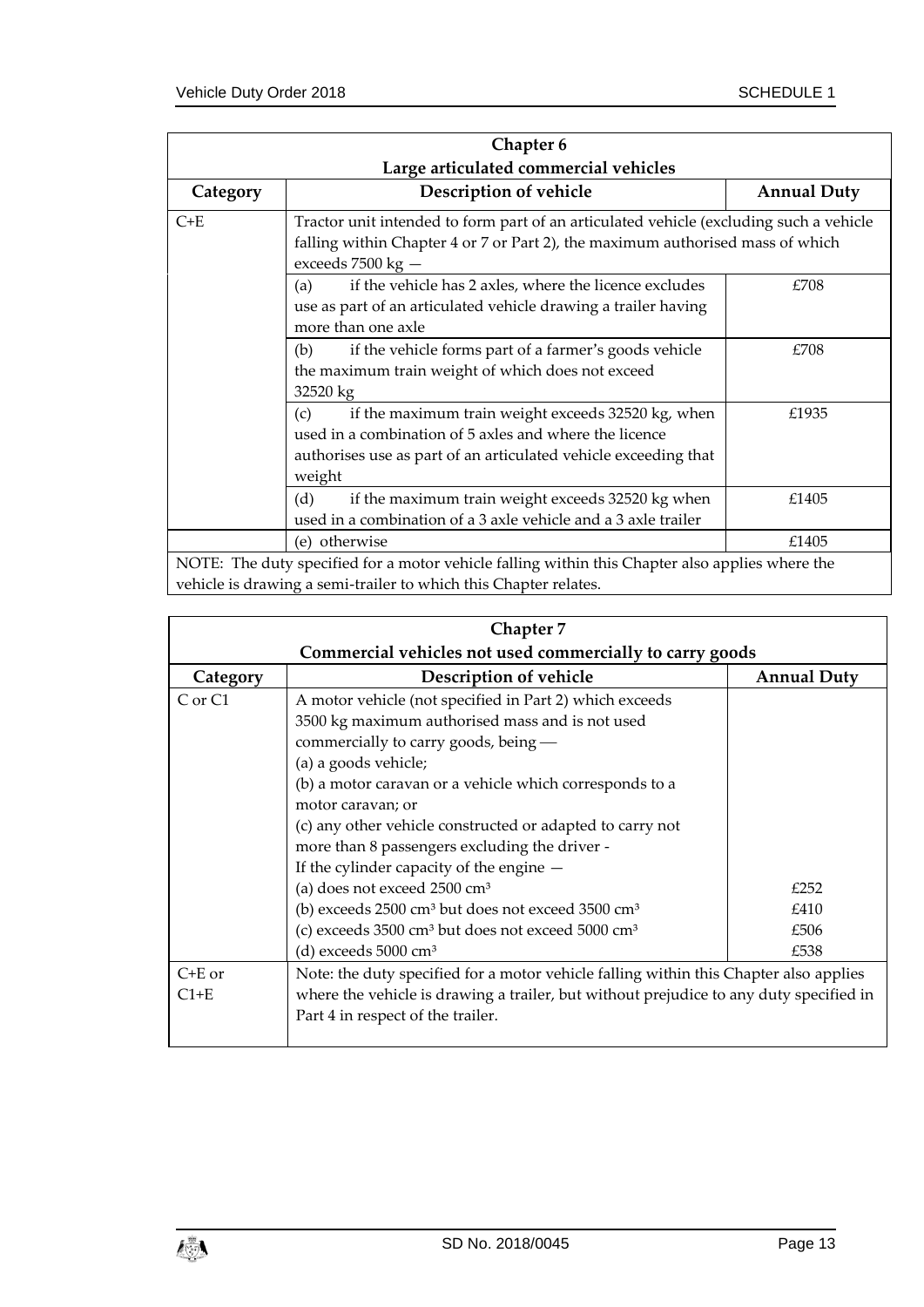| Chapter 8                           |                                                                                                                                                                                                                                                                                                                                                                                                                                                             |                                                                                                                 |  |  |  |
|-------------------------------------|-------------------------------------------------------------------------------------------------------------------------------------------------------------------------------------------------------------------------------------------------------------------------------------------------------------------------------------------------------------------------------------------------------------------------------------------------------------|-----------------------------------------------------------------------------------------------------------------|--|--|--|
| Medium and large passenger vehicles |                                                                                                                                                                                                                                                                                                                                                                                                                                                             |                                                                                                                 |  |  |  |
| Category                            | Description of vehicle                                                                                                                                                                                                                                                                                                                                                                                                                                      | Annual duty                                                                                                     |  |  |  |
| D <sub>1</sub>                      | Minibus-<br>(a)<br>if used commercially<br>otherwise<br>(b)                                                                                                                                                                                                                                                                                                                                                                                                 | £296<br>£166                                                                                                    |  |  |  |
| D                                   | Motor vehicle constructed or adapted to carry more<br>than 16 passengers excluding the driver-<br>if not used commercially to carry passengers<br>(a)<br>or goods<br>(b)<br>if used commercially to carry passengers but<br>not used commercially to carry goods-<br>single-decked bus<br>(i)<br>(ii) double-decked bus<br>if used commercially to carry goods-<br>(c)<br>if maximum authorised mass does not<br>(i)<br>exceed 7500 kg<br>otherwise<br>(ii) | £296<br>£166<br>£199<br>£296<br>The amount<br>specified in<br>Chapter 5 for a<br>goods vehicle to<br>which that |  |  |  |
| $D+E$ or<br>$D1+E$                  | Motor vehicle constructed or adapted to carry more<br>than 16 passengers excluding the driver if used<br>commercially to carry passengers but not used<br>commercially to carry goods.                                                                                                                                                                                                                                                                      | Chapter applies<br>£296                                                                                         |  |  |  |
| passenger vehicle.                  | NOTE 1 A vehicle falling within this Chapter which is used commercially for carrying<br>passengers shall not be regarded as being used commercially for carrying goods if (a) the goods<br>are the passengers' personal effects, or (b) the carriage of goods is incidental to the carriage of<br>passengers and the goods comprise packages of a kind which are customarily carried on a public                                                            |                                                                                                                 |  |  |  |

## PART 2

<span id="page-13-1"></span><span id="page-13-0"></span>

|          | Chapter 9                                                                         |             |
|----------|-----------------------------------------------------------------------------------|-------------|
|          | <b>Other Categories</b>                                                           |             |
| Category | <b>Description of Vehicle</b>                                                     | Annual duty |
| F        | Land Machine                                                                      | £15         |
|          | Agricultural Machine                                                              | £51         |
| G        | Ground roller                                                                     | £114        |
| H        | Track-laying vehicle steered by its tracks (not being an<br>agricultural machine) | £296        |
| K        | Mowing machine                                                                    | £15         |
|          | Pedestrian-controlled vehicle-                                                    |             |
|          | not exceeding 550 kg unladen weight<br>(a)                                        | £15         |

## NATIONAL CATEGORIES

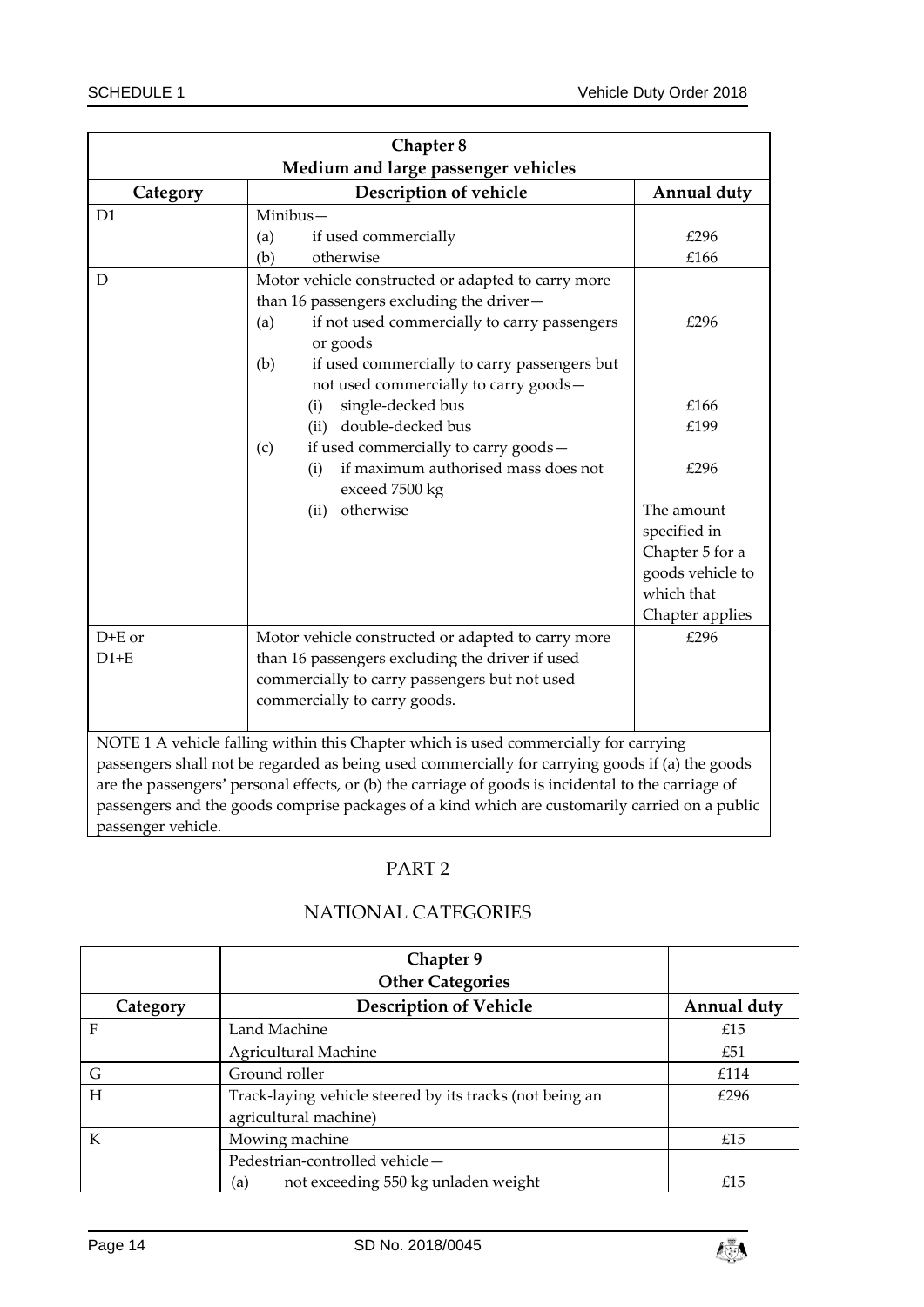|   | exceeding 550 kg unladen weight<br>(b)                                                                                                | £51  |
|---|---------------------------------------------------------------------------------------------------------------------------------------|------|
|   | Moped                                                                                                                                 | £15  |
|   | Steam vehicle                                                                                                                         | £15  |
|   | Mobile crane, hoist vehicle, digging machine or other<br>engineering plant (not falling within any other category in this<br>Chapter) | £296 |
| W | Works truck                                                                                                                           | f114 |

| PART <sub>3</sub>                  |                                                                                                         |                      |             |  |  |  |
|------------------------------------|---------------------------------------------------------------------------------------------------------|----------------------|-------------|--|--|--|
| OTHER CATEGORIES OF MOTOR VEHICLES |                                                                                                         |                      |             |  |  |  |
| Category                           | Description of vehicle                                                                                  |                      | Annual duty |  |  |  |
| U                                  | Motor car, heavy motor car, motor tractor or locomotive -                                               |                      |             |  |  |  |
|                                    | which does not fall within Part 1 or 2, or<br>(i)                                                       |                      |             |  |  |  |
|                                    | for which the duty cannot be determined in accordance<br>(ii)                                           |                      |             |  |  |  |
|                                    | with Part 1 or 2 by reference to its maximum authorised mass,                                           |                      |             |  |  |  |
|                                    | maximum train weight or seating capacity -                                                              |                      |             |  |  |  |
|                                    | if unladen weight exceeds:                                                                              | but does not exceed: |             |  |  |  |
|                                    |                                                                                                         | 550 kg               | £74         |  |  |  |
|                                    | 550 kg                                                                                                  | 1000 kg              | £141        |  |  |  |
|                                    | 1000 kg                                                                                                 | 1500 kg              | £170        |  |  |  |
|                                    | 1500 kg                                                                                                 | 3500 kg              | £327        |  |  |  |
|                                    | 3500 kg                                                                                                 | 5500 kg              | £558        |  |  |  |
|                                    | 5500 kg                                                                                                 | 7500 kg              | £809        |  |  |  |
|                                    | 7500 kg                                                                                                 | 9500 kg              | £1077       |  |  |  |
|                                    | 9500 kg<br>plus for every 1000 kg by which the unladen weight exceeds                                   |                      | £1370       |  |  |  |
|                                    |                                                                                                         |                      | £143        |  |  |  |
|                                    | 11500 kg                                                                                                |                      |             |  |  |  |
|                                    |                                                                                                         |                      |             |  |  |  |
|                                    | Note: the duty specified for a motor vehicle falling within this Chapter also applies where the vehicle |                      |             |  |  |  |

is drawing a trailer, but without prejudice to any duty specified in Part 4 in respect of the trailer.

| PART <sub>4</sub><br><b>TRAILERS</b>                                                                                                                                        |                     |  |  |  |
|-----------------------------------------------------------------------------------------------------------------------------------------------------------------------------|---------------------|--|--|--|
| Description of vehicle                                                                                                                                                      | Annual duty         |  |  |  |
| Trailer $-$                                                                                                                                                                 |                     |  |  |  |
| (a) if a semi-trailer                                                                                                                                                       | No licence required |  |  |  |
| if drawn by a private veteran vehicle, an electric vehicle, an<br>(b)<br>agricultural machine, or a vehicle falling within Chapter 9 for which a "£15"<br>duty is specified | No licence required |  |  |  |
| (c)<br>if maximum authorised mass does not exceed 2000 kg                                                                                                                   | No licence required |  |  |  |
| (d)<br>otherwise                                                                                                                                                            | £157                |  |  |  |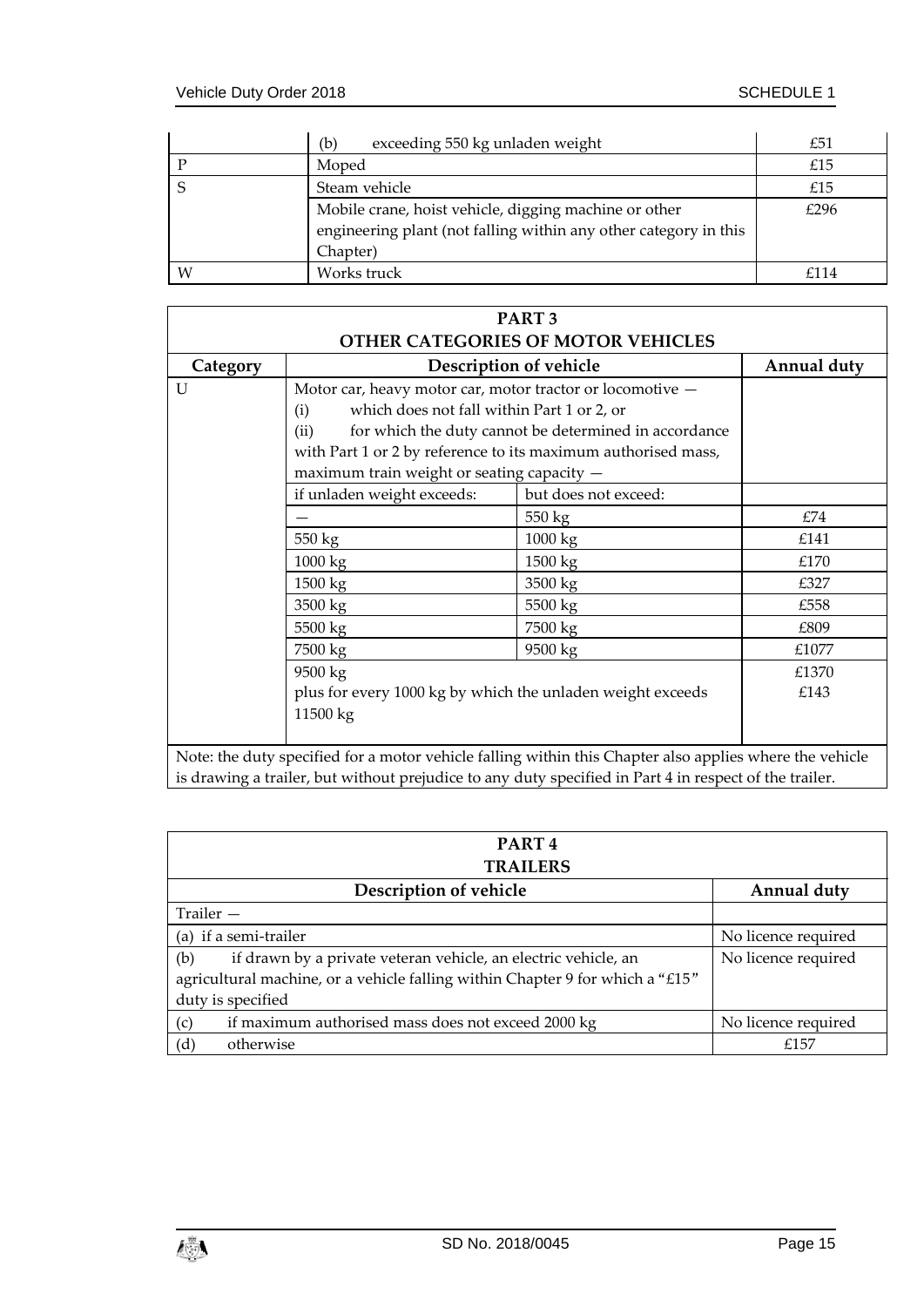#### **SCHEDULE 2**

[Article 7]

## **INTERPRETATION**

## **PART 1 — DEFINITIONS**

<span id="page-15-2"></span><span id="page-15-1"></span><span id="page-15-0"></span>In this Order—

"**the Act**", means the Licensing and Registration of Vehicles Act 1985;

- "**agricultural engine**" means an agricultural motor vehicle in which the motive power used for propulsion of the vehicle is ancillary to the use of power from the vehicle or from another machine for the purpose of operating machinery used for the purpose of agriculture, horticulture or forestry;
- "**agricultural motor vehicle**" means a motor vehicle which is constructed or adapted for use off roads for the purpose of agriculture, horticulture or forestry and which is primarily used for one or more of those purposes, not being a dual-purpose vehicle;
- "**agricultural trailer**" means a trailer which is constructed or adapted for the purpose of agriculture, horticulture or forestry and is only used for one of those purposes;
- "**agricultural machine**" means a motor tractor, locomotive, agricultural engine or other agricultural motor vehicle, constructed or adapted for use off roads, which—
	- (a) is registered in the name of the Department of Environment, Food and Agriculture, and used solely in connection with the functions of that Department; or
	- (b) is the property of, or is contracted to, a person engaged in agriculture horticulture or forestry;

and, in either case is not used on a public road for conveying any objects, except as follows —

- (i) for conveying its own necessary gear, agricultural, horticultural or forestry appliances, implements, a living van for the accommodation of persons employed in connection with the vehicle, or supplies of water or fuel required for the purposes of the vehicle or for agricultural, horticultural or forestry purposes;
- (ii) for conveying, from one part of agricultural, horticultural or forestry land to another part of the same land, or from such land to other such land in the same occupation, agricultural horticultural or forestry produce of, or articles required for, that occupation of the land;
- (iii) for conveying produce of, or articles required for,

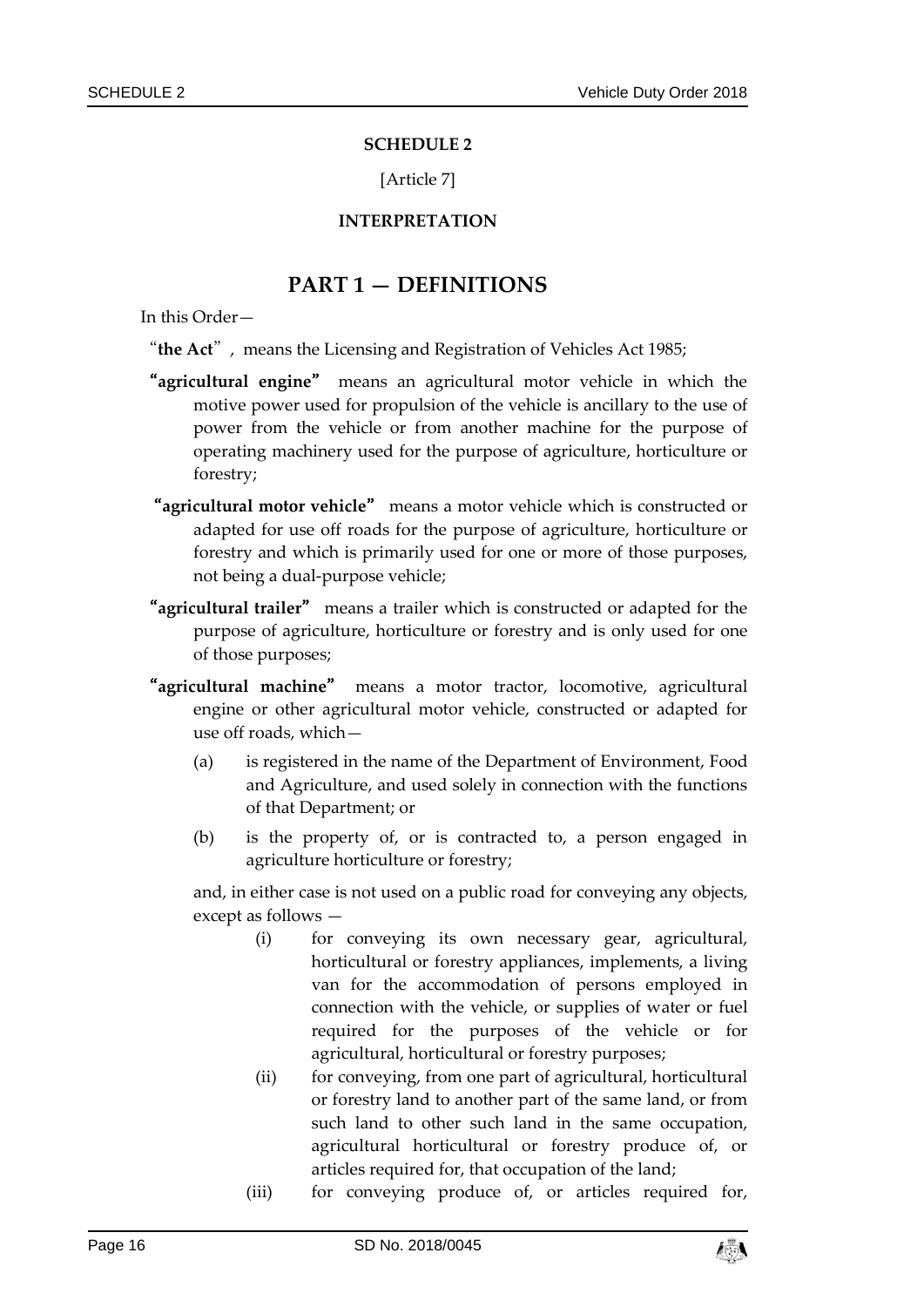agricultural, horticultural or forestry land between (in either direction) that land and a quay side or merchant's store;

for conveying the produce of, or articles required for the purposes of, agricultural horticultural or forestry land occupied by a person engaged in agriculture horticulture or forestry in whose name the vehicle is registered under the Act;

- **"articulated vehicle**" has the same meaning as in the Road Vehicles (Maintenance and Use) Regulations 2012;
- **"bicycle**" includes a motor scooter and a bicycle with an attachment for propelling it by mechanical power;
- **"bus"** means a motor vehicle which is constructed or adapted to carry more than eight seated passengers in addition to the driver;
- **"business"** includes the performance by a public or local authority of its functions;
- **"commercially used"** in relation to the use of a vehicle, means used in the course of a trade or business, and cognate expressions are construed accordingly; but
	- (a) where a vehicle is specially designed or adapted to provide a facility or service while stationary (other than a service consisting principally of the sale or supply of goods in the course of a trade or business), its use for carrying passengers or goods or both for the purpose only of providing that facility or service while stationary shall not be treated as a commercial use;
	- (b) where the person by whom the vehicle is kept ("the owner") in the course of a trade or business allows another person ("the user") to use the vehicle for carrying passengers or goods, it is treated as being used commercially by the owner for that purpose, whether or not it is also used commercially by the user for that purpose;
- **"construction and use requirements**"means requirements of regulations under paragraph 1 of Schedule 2 to the Road Traffic Act 1985;
- **"cylinder capacity"** has the meaning given in Part 2 of this Schedule;
- **"deck"** means a floor or platform on which seats are fitted for accommodation of passengers other than crew;
- **"digging machine"** means a vehicle designed, constructed and used for the purpose of trench digging or any kind of excavating or shovelling work, being a vehicle which is used on public roads only for that purpose or for the purpose of proceeding to and from the place where it is to be used for that purpose and, when so proceeding, neither carries nor hauls any other load than is necessary for its propulsion or equipment;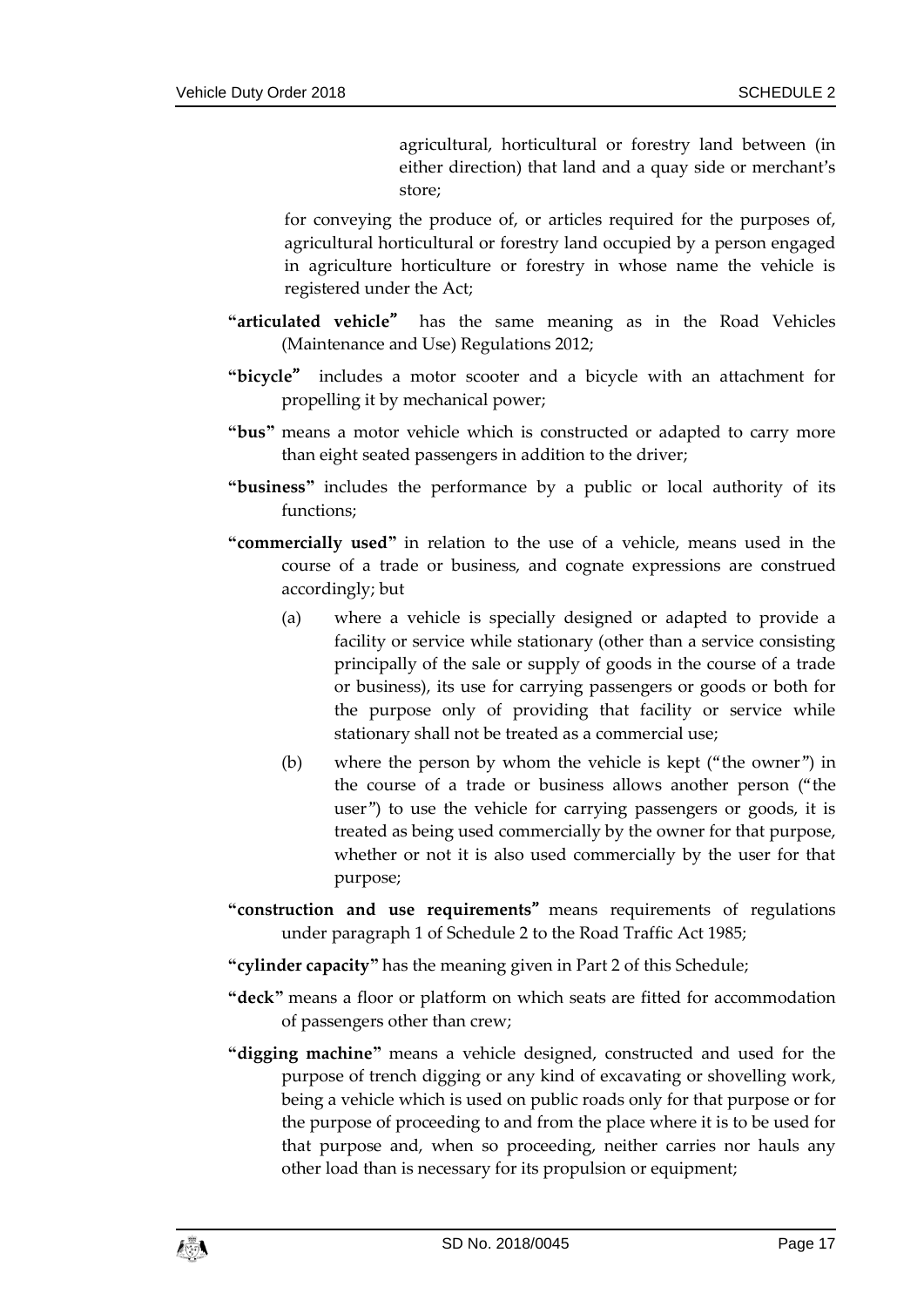- **"double-decked vehicle"** means a vehicle (not being a half-decked vehicle) with two decks, one of which is wholly or partly above the other, and each deck of which is provided with a gangway serving seats on that deck only;
- **"dual-purpose vehicle"** has the same meaning as in the Road Vehicles (Maintenance and Use) Regulations 2012;
- **"electric vehicle"** means a vehicle which is constructed or adapted to be mechanically propelled by electricity and by no other mechanical means;
- "**engineering plant"** means either—
	- (a) movable plant or equipment which
		- (i) is a motor vehicle specially designed and constructed for the special purposes of engineering operations, and
		- (ii) is not constructed primarily to carry a load other than excavated materials raised from the ground by apparatus on the motor vehicle or materials which the vehicle is specially designed to treat while carried thereon; or
	- (b) a mobile crane or a hoist vehicle;
- **"farmer's goods vehicle"** means a goods vehicle intended for use on public roads—
	- (a) which is the property of a farmer, is kept in his farm premises and is used only for the agricultural purposes of the farm, and
	- (b) on which there is permanently, prominently and legibly displayed on the outside of the vehicle not fewer than two notices stating the name of the farm at which the vehicle is kept and the name of the locality or district in which the farm is principally located;
- **"goods vehicle"** means a vehicle which is constructed or adapted for use and used for the carriage or haulage of goods or burden of any description, whether in course of trade or business or otherwise;

**"half-decked vehicle"** means any vehicle with two decks, of which —

- (a) the lower deck extends from the front of the vehicle towards the rear, and
- (b) the upper deck extends from the rear of the vehicle towards the front

where, if either deck overlies or underlies the other it does only to a partial extent;

**"haulage tractor"** means a vehicle which is a motor tractor or a locomotive (other than an agricultural machine, engineering plant or a works truck) which is constructed and used on public roads for haulage only and not for the purpose of carrying or having superimposed on it any load except such as is necessary for its propulsion or equipment;

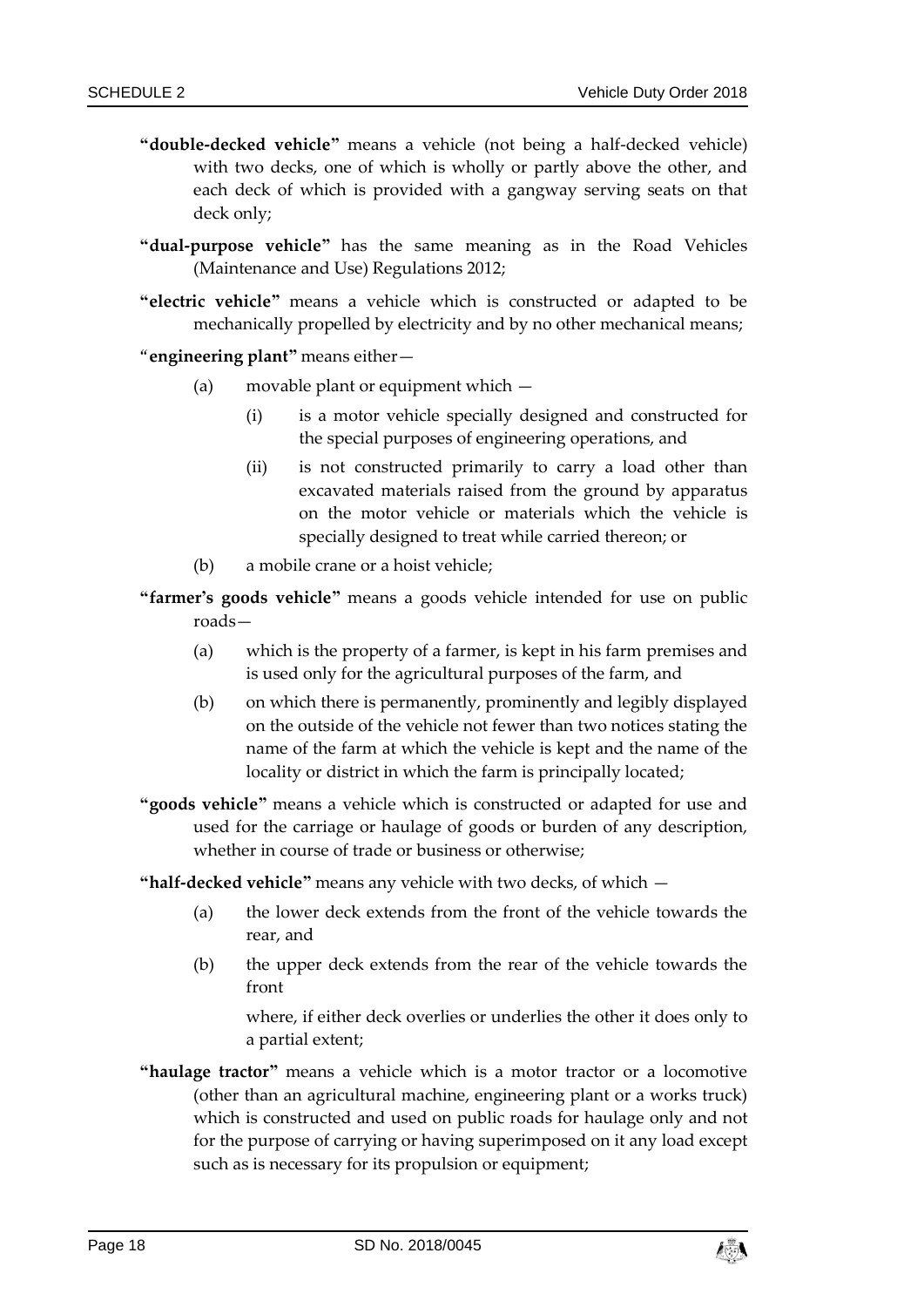- **"historic vehicle"** means a vehicle which was first registered in or outside the Island on or after 1 January 1987 and which is more than 25, but less than 30, years old at the time of the commencement of this Order;
- **"hoist vehicle"** means a vehicle into which there is built, as part of the vehicle, an expanding or extensible contrivance designed for facilitating the erection, inspection, repair or maintenance of overhead structures or equipment and which is neither constructed nor adapted for use nor used for the conveyance of any load except such a contrivance and articles used in connection therewith;
- **"immediate neighbourhood"** in relation to use of a vehicle in a public road in association with its use in land or premises means use of the vehicle in a public road to which the land or premises is adjacent, the vehicle using the public road for the shortest distance which is practical and in any case for a distance not exceeding 600 metres;
- **"land machine"** means an agricultural machine which is designed primarily for use in land, is driven on a public road only incidentally to its use in land, and is only driven on a public road in the immediate neighbourhood of the agricultural land or premises where it is being used;
- **"locomotive"** means a light locomotive and a heavy locomotive within the meaning of the Road Traffic Act 1985;
- **"maximum authorised mass"** means
	- (a) in relation to a motor vehicle which is not constructed itself to carry a load, the unladen weight of the motor vehicle, and
	- (b) in relation to any other motor vehicle, the weight which the vehicle is designed or adapted not to exceed when in normal use and travelling on a road laden;
- **"maximum train weight"** means, in relation to a motor vehicle which forms part of an articulated vehicle or any other motor vehicle which may draw a trailer, the combined maximum authorised mass of the motor vehicle and of any trailer drawn by it, being a weight which the combination of vehicles is not permitted to exceed when travelling on a road laden;
- **"minibus"** means a motor vehicle which is constructed or adapted to carry more than eight but not more than sixteen seated passengers in addition to the driver;
- **"mobile crane"** means a vehicle designed and constructed as a crane which—
	- (a) is used on a public road only as a crane in connection with work being carried on in the immediate neighbourhood or for the purpose of proceeding to and from the place where it is to be used as a crane; and
	- (b) when so proceeding, neither carries nor hauls any other load than is necessary for its propulsion or equipment;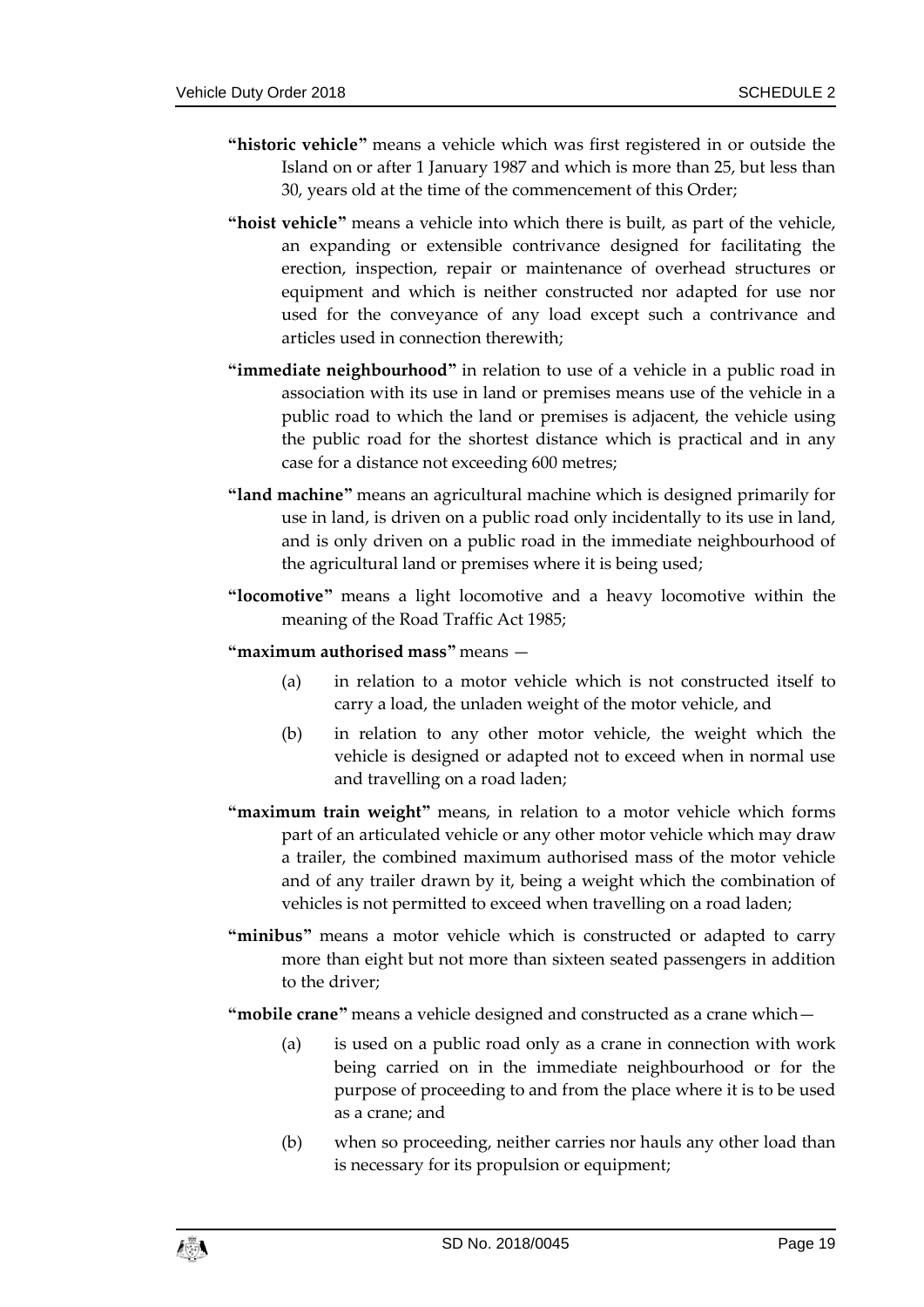- **"moped"** means a motor bicycle or a motor tricycle of which the cylinder capacity (if any) of the engine does not exceed  $50 \text{ cm}^3$  and which has a maximum design speed not exceeding 45 kilometres per hour;
- **"motor car"**, **"motor tractor"** and **"motor vehicle"** have the same meaning as in the Road Traffic Act 1985;
- **"motor caravan"** means a motor vehicle which is constructed or adapted for the carriage of passengers and their effects and which contains, as permanently installed equipment, the facilities which are reasonably necessary for enabling the vehicle to provide mobile living accommodation for its users;
- **"mowing machine"** means a vehicle constructed or adapted, and used, only for cutting grass;
- **"pedestrian controlled vehicle"** means a vehicle not constructed or adapted to carry a driver or any passenger, being a vehicle controlled by a pedestrian;
- **"police vehicle"** means a vehicle used or kept on a road solely for the purpose of the police service;
- **"private vehicle"** means a vehicle not used commercially to
	- (a) carry passengers;
	- (b) carry or haul goods;
	- (c) carry or haul burden, or
	- (d) undertake engineering works;
- **"seating capacity"** has the meaning given in Part 2:
- **"semi-trailer"** means a trailer which is attached to the vehicle drawing it by partial superimposition;
- **"steam vehicle"** means a vehicle constructed or adapted to be mechanically propelled by steam and by no other mechanical means;
- **"train weight"** means, in relation to a motor vehicle which forms part of an articulated vehicle or any other motor vehicle which may draw a trailer, the combined maximum authorised mass of the motor vehicle and of any trailer drawn by it;
- **"tricycle"** includes a pedal cycle having three wheels, fitted with an attachment for propelling it by mechanical power;
- **"tractor unit"** means a motor vehicle by which a trailer partially superimposed on it may be drawn so that, when the trailer is fully loaded, not less than 20% of its load is borne by the drawing vehicle;
- **"vehicle"** which corresponds to a motor caravan" means a motor vehicle which—
	- (a) is constructed or adapted for the carriage of passengers and their effects or of goods, and which contains, as permanently installed

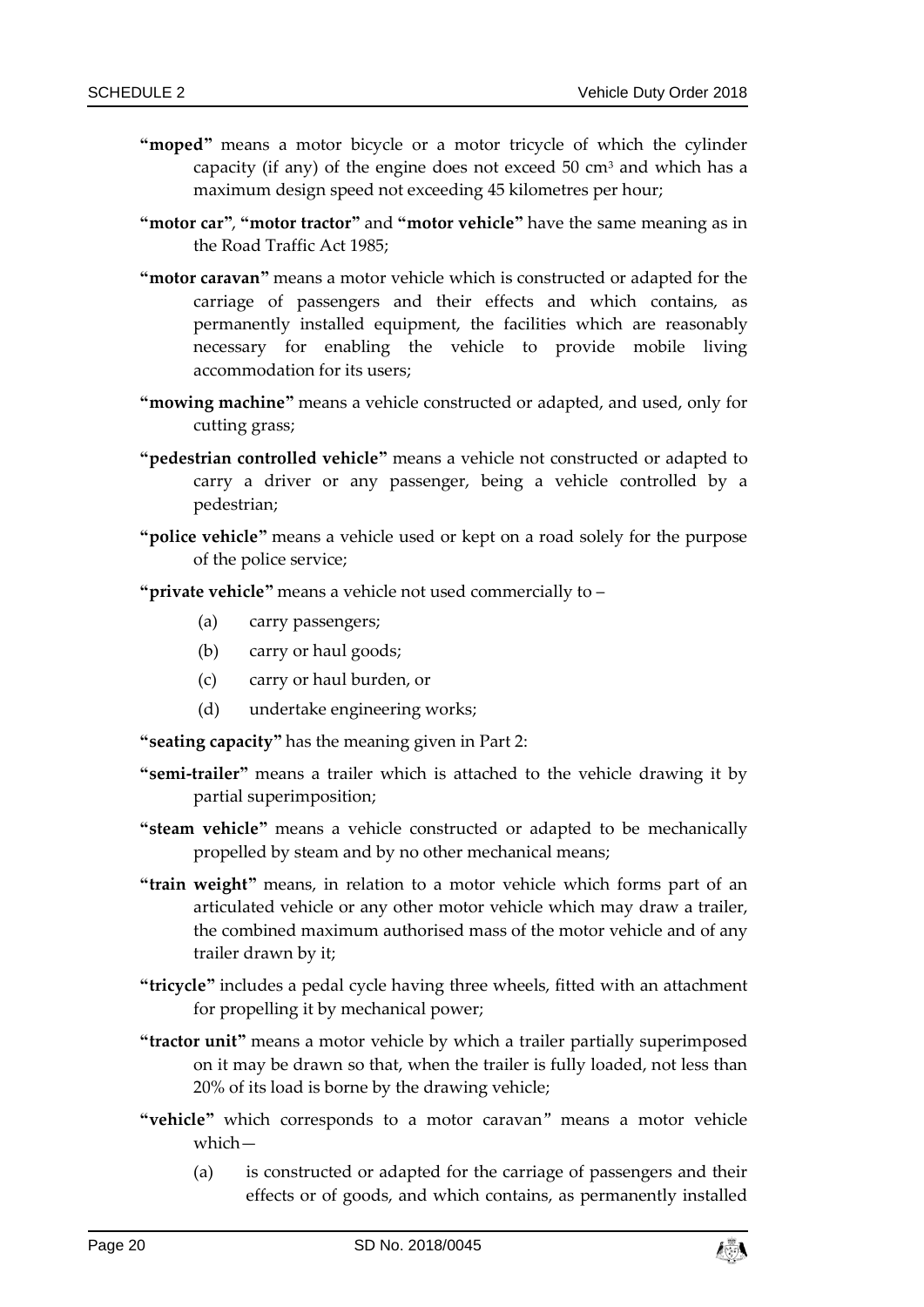equipment, the facilities which are reasonably necessary for enabling the vehicle to provide, when it is stationary, a mobile library, canteen, medical facility, post office, showroom, shop, or other instructional or recreational area, and

- (b) has been modified so that it may not be used either for the transport of more than 8 persons (excluding the driver) or for the transport of any goods other than those strictly necessary for such purpose.
- **"veteran vehicle"** means a vehicle first registered in or outside the Island 30 years or more before the commencement of this Order;
- **"welfare vehicle"** means a motor vehicle (not being an emergency vehicle which is an ambulance exempt from vehicle duty by virtue of paragraph 3 of Part 1 of Schedule 1 to the Act) which —
	- (a) is constructed or adapted for the carriage of sick, injured, disabled or infirm people;
	- (b) is used for no other purpose than the carriage of such people together with any persons caring for them;
	- (c) is used to carry passengers by no other person or organisation than persons or organisations whose main or only activity comprises the care of or welfare of such people; and
	- (d) is readily identifiable as such a vehicle by being clearly marked at the front or back, or on both sides, of the outside of the vehicle with the name of such a person or organisation in whose name the vehicle is registered or by whom the vehicle is mainly used (and may, at the option of the user, be additionally marked with the word "ambulance").
- **"works truck"** means a motor vehicle designed for use in private premises, and used on a public road only—
	- (a) in delivering goods from or to such premises to or from a vehicle on a public road in the immediate neighbourhood; or
	- (b) in connection with road works while at or in the immediate neighbourhood of the site of such works

## <span id="page-20-1"></span><span id="page-20-0"></span>**PART 2— UNLADEN WEIGHT, CYLINDER CAPACITY AND SEATING CAPACITY**

## UNLADEN WEIGHT

## **General**

1 The unladen weight of any vehicle is the weight of the vehicle —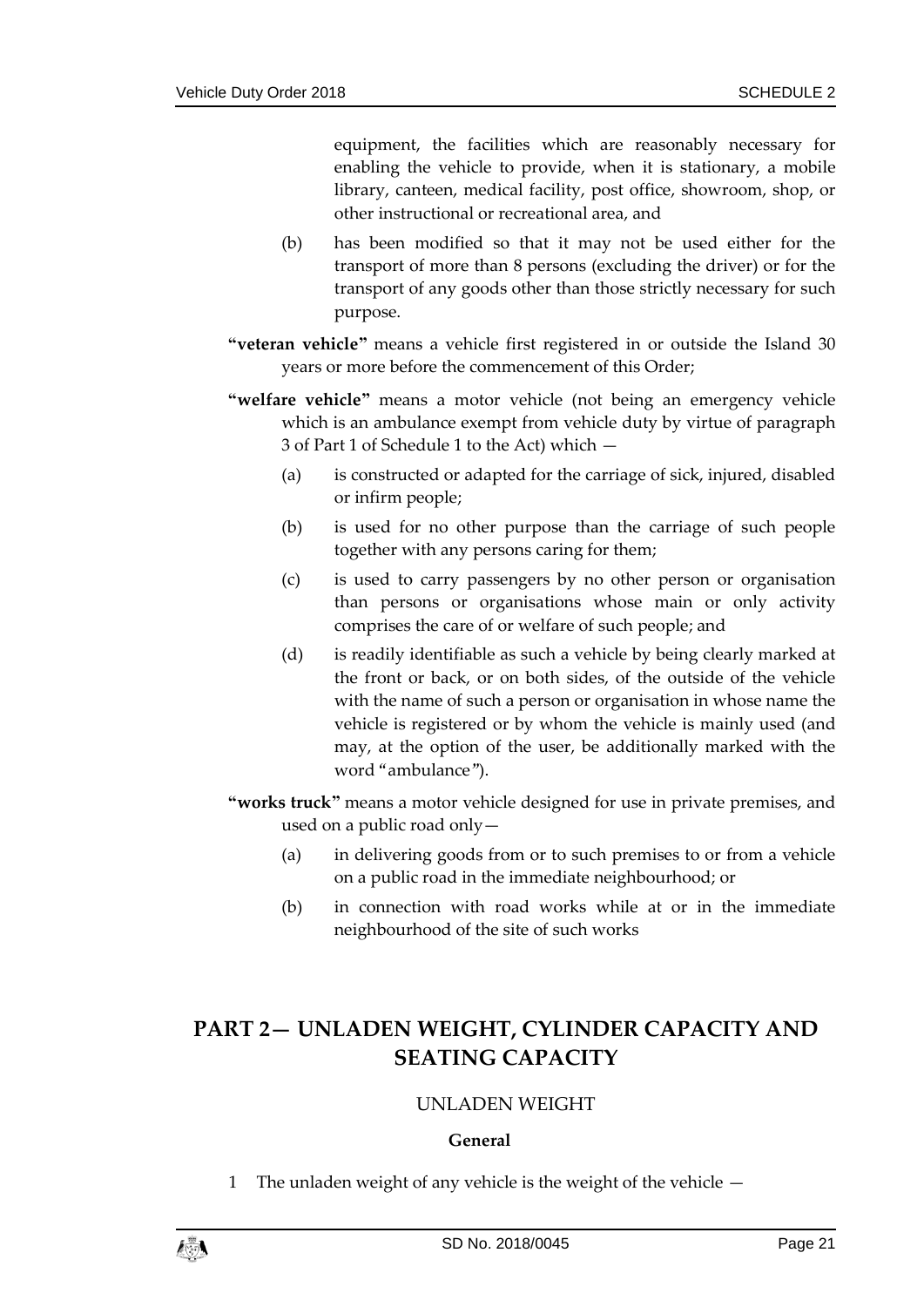- (a) including the body and all parts (the heavier being taken where alternative bodies or parts are used) which are necessary to or ordinarily used with the vehicle when working on a road, but
- (b) excluding the weight of water, fuel or accumulators used for the purposes of the supply of power for the propulsion of the vehicle, and loose equipment.

This is subject to paragraphs 2 to 5.

- 2 A container or other structure or receptacle designed to contain, restrain or give shelter to goods or burden and designed to be removed from the vehicle, and if it is so removed from the vehicle from time to time in the ordinary course of business —
	- (a) for the purpose of unloading goods or burden from the vehicle so that it ceases to be laden; or
	- (b) when containment, restraint or shelter of goods or burden carried in the vehicle is not required,

is not to be considered a body, part or fixed equipment of the vehicle.

#### **Gas-propelled vehicles**

- 3 In computing the unladen weight of a vehicle which carries a container for holding gas for the propulsion of the vehicle, or plant for producing such gas, the unladen weight of the vehicle is reduced —
	- (a) if the unladen weight exceeds 1500 kg but does not exceed 3000 kg, by 500 kg;
	- (b) if the unladen weight exceeds 3000 kg but does not exceed 6000 kg, by 750 kg;
	- (c) if the unladen weight exceeds 6000 kg, by 1000 kg.

## **Machinery**

- 4 In computing the unladen weight of a vehicle constructed or adapted for use and used for the conveyance of a machine or contrivance and no other load except articles used in connection with the machine or contrivance, the weight of the machine or contrivance is excluded if the machine or contrivance is not built in as part of the vehicle.
- 5 In a case where the vehicle duty of a mobile concrete mixer is to be determined by reference to its unladen weight, in computing the unladen weight of a mobile concrete mixer which, but for its conveyance of the materials used by it in mixing concrete, would fall within paragraph (4), so much of the weight of its built-in machine or contrivance as exceeds 1525 kg

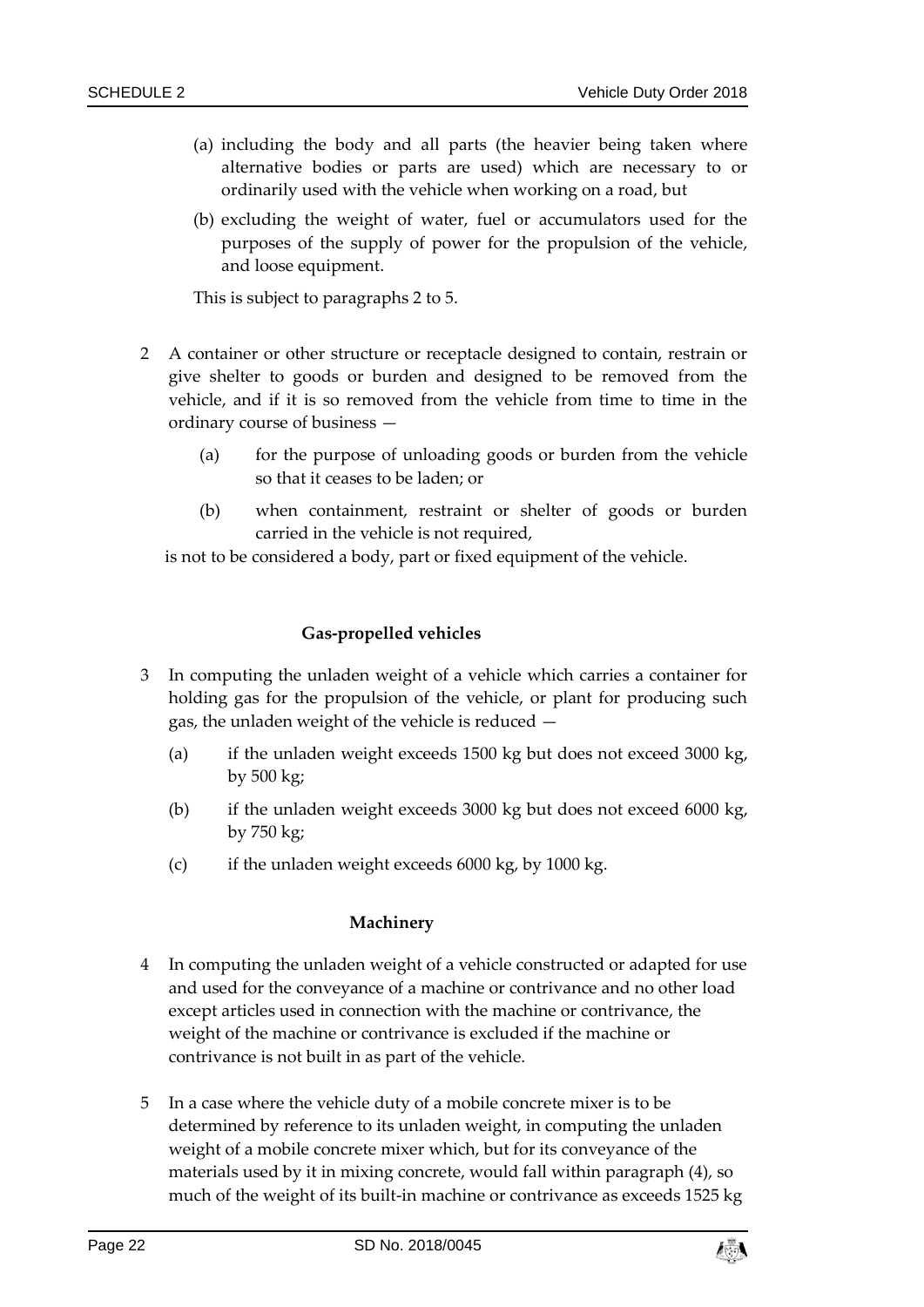<span id="page-22-0"></span>is excluded.

## **CYLINDER CAPACITY**

#### **Vehicle with reciprocating engine**

- 6 The cylinder capacity of a vehicle deriving its motive power wholly from an internal combustion engine worked by a cylinder or cylinders is—
	- (a) in the case of a single-cylinder engine, the cylinder capacity attributable to the cylinder of the engine;
	- (b) in the case of an engine having 2 or more cylinders, the sum of the cylinder capacities attributable to the separate cylinders.
- 7 The cylinder capacity attributable to a cylinder having a single piston is d2xTx0.7854

where —

d = the internal diameter of the cylinder

T = the distance through which the piston associated with the cylinder moves during one half of a revolution of the engine;

8 The cylinder capacity attributable to a cylinder having more than one piston is the sum of the following amounts attributable to each piston d2xTx0.7854

where —

d = the internal diameter of that part of the cylinder through which a piston moves;

T = the distance through which the piston associated with that diameter moves during one half of a revolution of the engine.

## **Vehicle with rotary engine**

9 The cylinder capacity of a vehicle deriving its motive power wholly from an internal combustion engine worked by a rotor or rotors is the sum of the capacity of each of the combustion chambers multiplied by 2.

## **SEATING CAPACITY**

- 10 The seating capacity of a vehicle is the number of persons for whom seats (excluding the driver's seat) are provided, calculated as follows —
	- (a) where separate seats for each person are provided, one person is counted for each separate seat;
	- (b) where a continuous seat is provided, one person is counted for each complete 40cm measured in a straight line length wise on the front of each seat;
	- (c) where a continuous seat is fitted with arms for the purpose of separating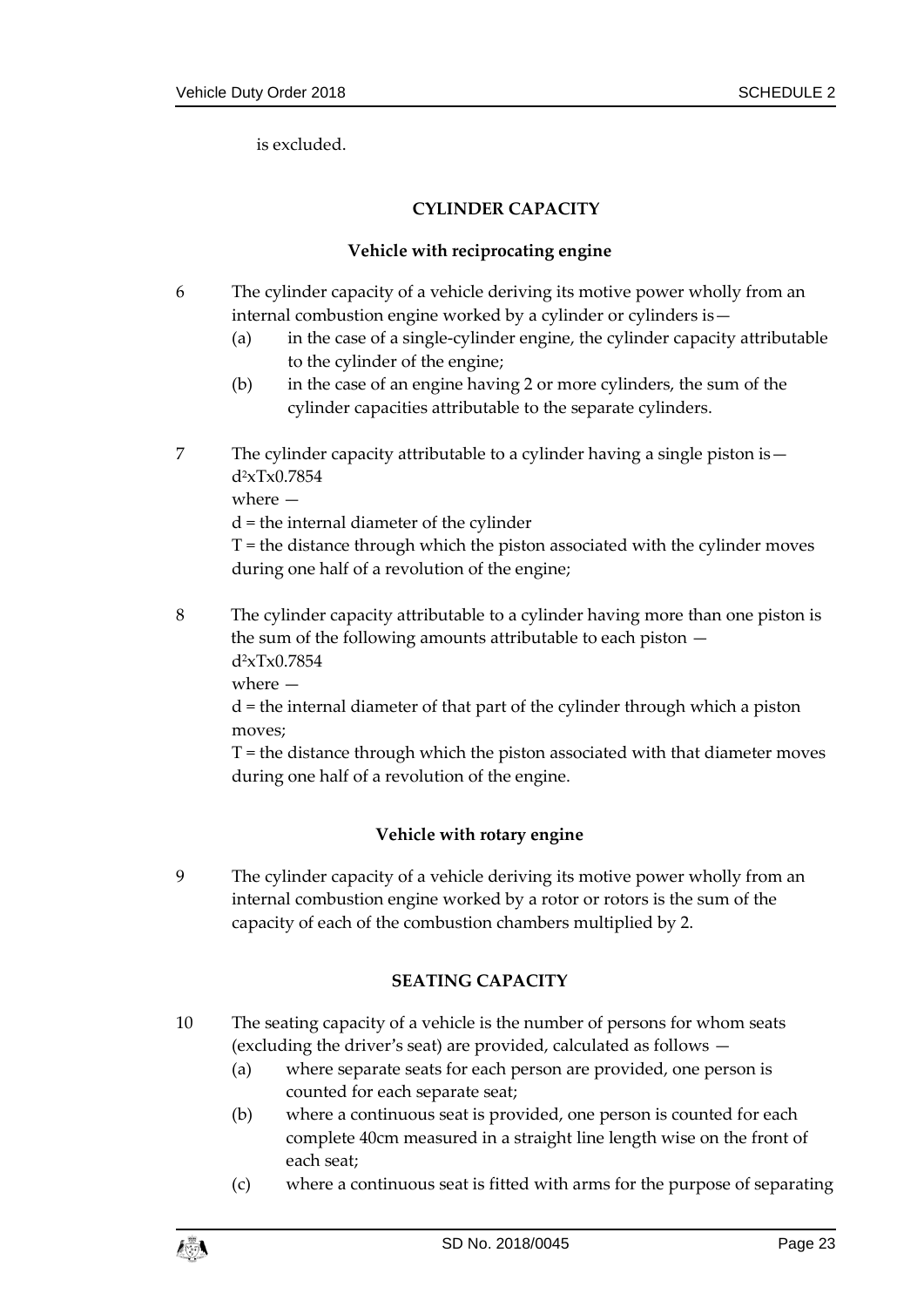the seating space, which are constructed so that they can be folded back or otherwise put out of use, the seat is measured as if it had not been fitted with such arms;

- (d) where there are seats alongside the driver's seat (whether separate from or continuous with it), and the Department is satisfied that the seats could not be available for use by passengers by reason of the construction, adaptation or use of the vehicle or those seats, then those seats are excluded.
- 12 In this paragraph "driver's seat" means any separate seat occupied by the driver or, where no such separate seat is provided and the driver occupies a portion of a continuous seat, so much of that seat as extends from the right edge of the seat in the case of a vehicle steered from the right side, or the left edge of the seat in the case of a vehicle steered from the left side, to a point 46cm left or right (as the case may be) of the point on the seat directly behind the centre of the steering column.

## <span id="page-23-0"></span>**PART 3 — CLASSIFICATION OF CERTAIN VEHICLES**

## **Goods vehicle which is also a vehicle of another description**

- 13 Except where paragraph 14 provides otherwise, where a vehicle is both a goods vehicle and a vehicle of another description, it is treated for the purposes of this Order as a goods vehicle and not as a vehicle of the other description.
- 14 The following is not to be treated as a goods vehicle for the purposes of Schedule 1 —
	- (a) a bicycle or tricycle except a tricycle exceeding 550 kg unladen weight;
	- (b) engineering plant or a works truck;
	- (c) a vehicle which, though constructed or adapted for use for the carriage or haulage of goods or burden, is not so used commercially for or in connection with a trade or business.